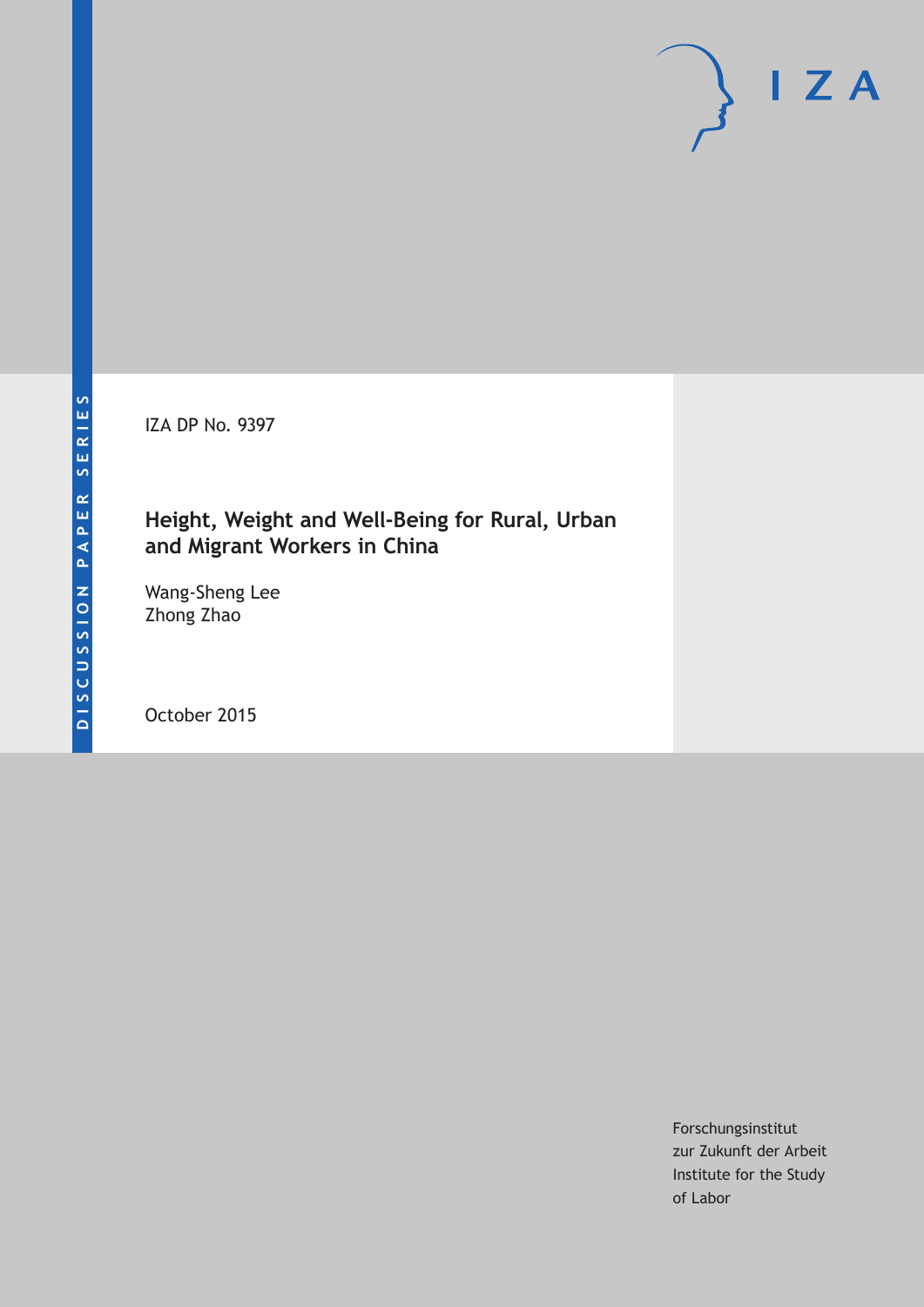# **Height, Weight and Well-Being for Rural, Urban and Migrant Workers in China**

## **Wang-Sheng Lee**

*Deakin University and IZA* 

### **Zhong Zhao**

*Renmin University of China and IZA* 

Discussion Paper No. 9397 October 2015

IZA

P.O. Box 7240 53072 Bonn Germany

Phone: +49-228-3894-0 Fax: +49-228-3894-180 E-mail: iza@iza.org

Any opinions expressed here are those of the author(s) and not those of IZA. Research published in this series may include views on policy, but the institute itself takes no institutional policy positions. The IZA research network is committed to the IZA Guiding Principles of Research Integrity.

The Institute for the Study of Labor (IZA) in Bonn is a local and virtual international research center and a place of communication between science, politics and business. IZA is an independent nonprofit organization supported by Deutsche Post Foundation. The center is associated with the University of Bonn and offers a stimulating research environment through its international network, workshops and conferences, data service, project support, research visits and doctoral program. IZA engages in (i) original and internationally competitive research in all fields of labor economics, (ii) development of policy concepts, and (iii) dissemination of research results and concepts to the interested public.

IZA Discussion Papers often represent preliminary work and are circulated to encourage discussion. Citation of such a paper should account for its provisional character. A revised version may be available directly from the author.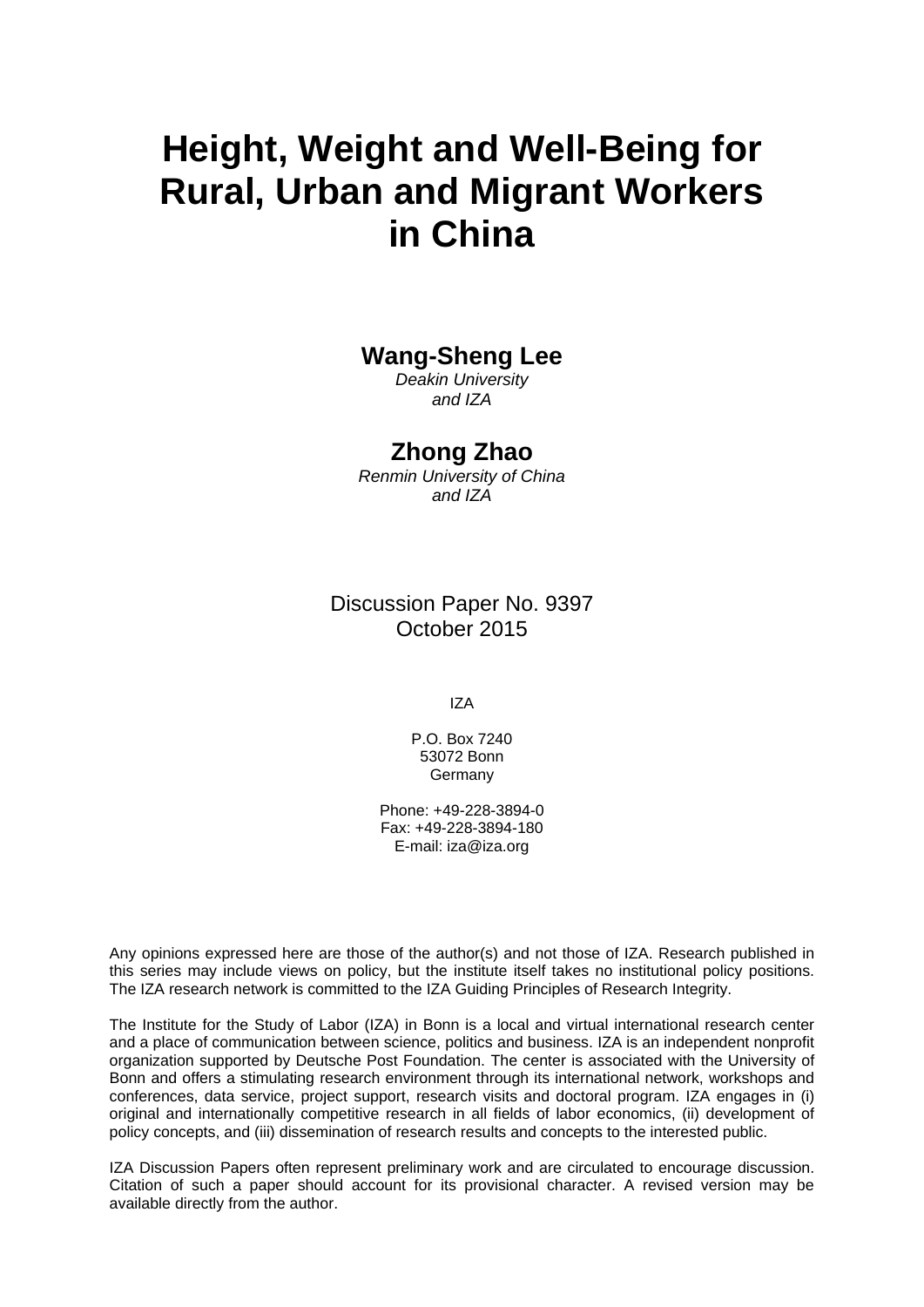IZA Discussion Paper No. 9397 October 2015

# **ABSTRACT**

# **Height, Weight and Well-Being for Rural, Urban and Migrant Workers in China\***

In general, the happiness literature has paid little attention to the relationship between physical appearance and well-being. In this paper, we examine the link between weight, height and well-being for three distinct samples in China given that attractiveness effects likely vary greatly across sociocultural contexts. As China has recently undergone rapid economic transformation in the urban areas, this empirical exercise is particularly interesting because it can highlight how changing social norms have affected the relationship between physical appearance and subjective well-being. For the rural and migrant samples, we find that for both men and women, big and tall individuals have higher levels of well-being. This is consistent with the notion that the strong are better off when more labor intensive work is the norm. For the urban sample and for urban males in particular, no well-being penalty is found for being obese, unlike previous results based on Western samples. It is very likely that the unique Chinese cultural practice of network building banquets and feasting is behind this finding.

JEL Classification: I10, I30

Keywords: China, subjective well-being, height, weight, semi-parametric

Corresponding author:

 $\overline{a}$ 

Wang-Sheng Lee Deakin University Department of Economics 70 Elgar Road Burwood, VIC 3125 Australia E-mail: wang.lee@deakin.edu.au

<sup>\*</sup> Zhong Zhao acknowledges financial support from the Natural Science Foundation of China (Grant No. 71173227). The collection of the Rural Urban Migration in China (RUMiC) data used in this paper is financed by IZA, ARC/AusAid, the Ford Foundation, and the Ministry of Labor and Social Security of China.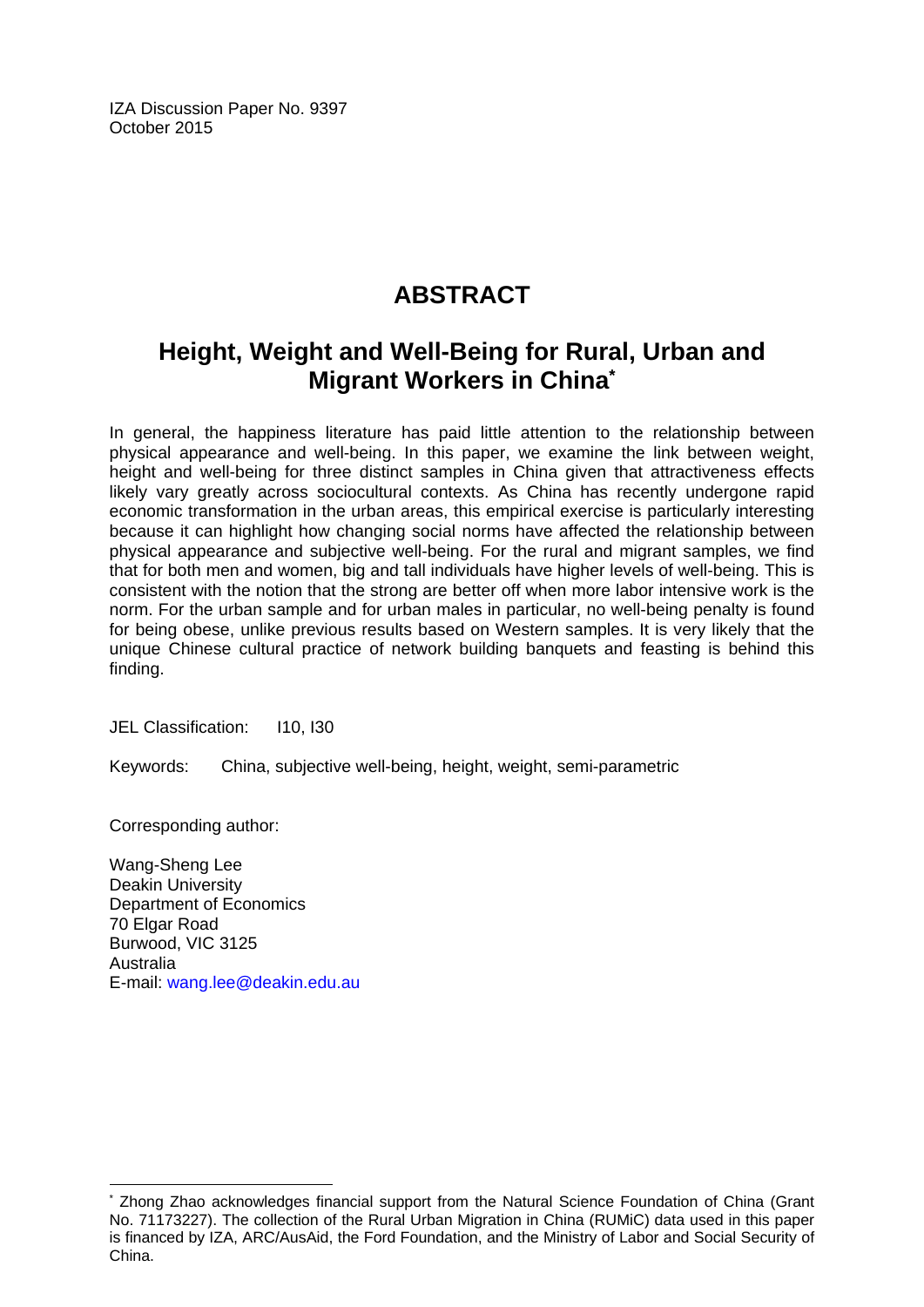#### 1. Introduction

 $\overline{a}$ 

China has experienced remarkable economic growth in the past two decades and a significant proportion of its population has seen large increases in their standard of living. The traditional focus in economics has been to use indicators such as the Gross Domestic Product per capita to measure well-being. Based on this metric of well-being, one might expect large increases in the life satisfaction of the population in China form the 1990s onwards. Yet, somewhat paradoxically, there is no evidence of an increase in life satisfaction of the magnitude that might have been expected to result from the fourfold improvement in the level of per capita consumption that has occurred (Brockmann et al. 2009; Easterlin et al. 2012). Another paradox regarding happiness levels in China is that despite having an urbanrural income ratio that exceeds 3:1, average happiness is no higher in urban than in rural China and is actually lower (Knight and Gunatilaka 2010a).

While much attention in economics has focused on the issue of whether money makes people happy and relative income comparisons (e.g., Easterlin 2001; Clark et al. 2008; Stevenson and Wolfers 2008), there is also a large literature on the determinants of subjective well-being (SWB) that suggests roles for several other factors. These include unemployment, poor health and relationship breakdowns (e.g., see Diener et al. 1999; Frey and Stutzer 2002; Dolan et al. 2008, Akee et al. 2015).

There have been several studies of factors affecting SWB in China that use large datasets that are broadly representative of the general public. The majority of these studies focus on urban residents (Appleton and Song 2008; Smyth et al. 2010; Wang and VanderWeele 2011; Jiang et al. 2012; Huang et al. 2015; Qian and Qian 2015; Akee et al. 2015). But there have also been a few studies that examine the determinants of happiness for rural residents (Knight et al. 2009) and rural–urban migrants (Gao and Smyth 2011; Knight and Gunatilaka 2010b; Nielsen et al. 2010; Akay et al. 2012).

In general, the happiness literature has paid little attention to the relationship between physical appearance and SWB. An early study by Diener et al. (1995) found that among college students there was only a small relationship between physical attractiveness and SWB. Yet, physical appearance is one of the only factors identified by Frederick and Loewenstein, ([1](#page-3-0)999) that can have a permanent effect on altering baseline happiness.<sup>1</sup> For example, with regards to interventions that alter one's physical appearance, enduring improvements of SWB

<span id="page-3-0"></span><sup>&</sup>lt;sup>1</sup> Set point theory predicts that well-being tends to fluctuate around a stable level over time (Cummins, 1998; Fujita and Diener, 2005). In response to positive events, an individual's well-being might rise transiently but then will revert to this stable level or set point. Likewise, after experiencing negative events, an individual's well-being might decline but will eventually return to the set point.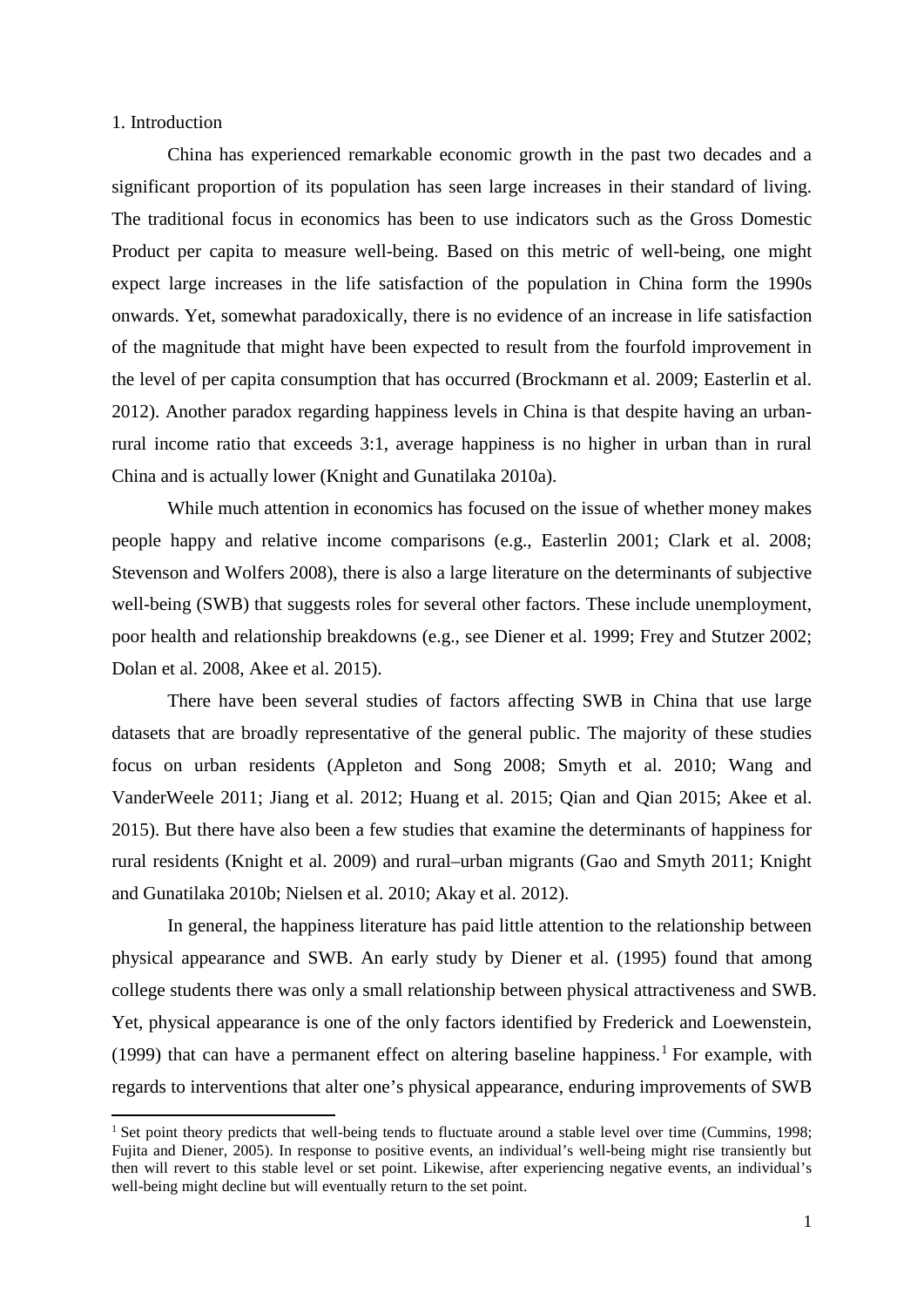have been uncovered six months after cosmetic surgery (e.g., Cole et al. 1994). In addition, research has documented weight bias toward obese individuals from romantic partners (Boyes and Lattner 2009) and that weight bias increases the risk of depression, anxiety and low self-esteem (Friedman et al. 2005).

A person's immediate physical appearance can arguably be conveniently summarized using a combination of height and weight. For example, many dating websites typically focus on revealing the values of these two attributes of each individual to prospective partners. It has also been suggested that the body mass index (BMI) is a major factor in determining physical attractiveness for women (Tovée et al., 1998). To date, only a handful of papers have focused on the relationship between height, weight and SWB in economics and the literature generally focuses on either the link between height and SWB or weight and SWB but not height and weight considered together.

Most empirical studies that have explored the relationship between obesity and SWB (Oswald and Powdthavee 2007; Stutzer 2007; Clark and Etilé 2009; Katsaiti 2012; Forste and Moore 2012) find that SWB is significantly negatively affected by obesity after taking into account the effect of all other relevant individual-level covariates such as age and education. Böckerman et al. (2015), however, finds that the adverse effects of obesity on health and functioning are the primary explanation for the observed negative relationship between obesity and SWB.

There are also several empirical studies examining the relationship between height and SWB that provide mixed results. Deaton and Arora (2009) using over 400,000 pooled observations from the Gallup-Healthways Well-Being Index finds that taller US individuals are happier whether this is unconditional or conditional on socio-demographic and income variables. Carrieri and De Paola (2012) finds that taller men and women in Italy are happier when only basic demographic characteristics (age, marital status, any children) are conditioned upon. However, controlling for economic and health conditions, they find that height is not associated with the well-being of either men or women. Using data from Indonesia, Sohn (2014) finds that for men, some effects of height remain even when accounting for an extensive set of covariates. By contrast, for women, the inclusion of covariates is enough to remove the effects of height on happiness.

Attractiveness effects likely vary greatly across sociocultural contexts. Dion et al. (1990) propose a sociocultural hypothesis that physical attractiveness is less likely to be a salient evaluative cue in cultural contexts where collectivism, rather than individualism, is the basis for the dominant system of values. Plaut et al. (2009) suggest that attractiveness effects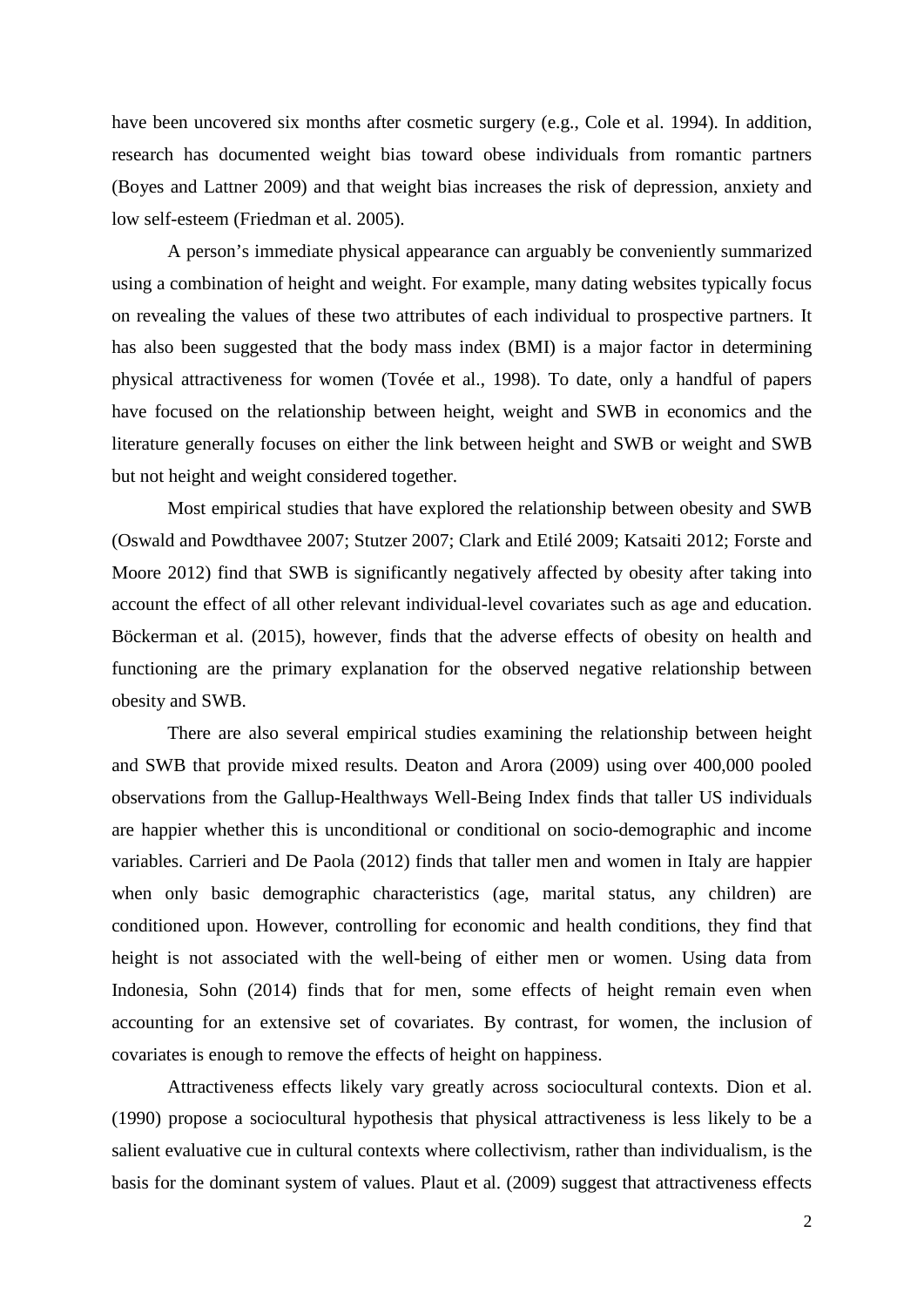are stronger in urban environments as such settings enhance the importance of attractiveness for social connection – an important source of SWB. In urban areas, people have contact with a larger pool of potential partners for social connection and are freer to choose close friends than people in rural areas. This 'free market' of social life in urban settings might allow attractive people to create more satisfying social connections. In contrast, personal choice figures less prominently in relationship constructions in rural areas as many relationships involve non-voluntary extended family ties. Plaut et al. (2009) find using US survey data that among female urban respondents, greater conformity to cultural ideals of attractiveness (i.e., lower waist-to-hip ratio) was positively associated with SWB, and that no such relationship was found for female rural respondents. In this paper, we examine more closely the relationship between height, weight and SWB in contemporary China. By utilizing three different samples in China – a rural-urban migrant sample, a rural sample and an urban sample – we aim to better understand how different environments and social contexts moderates the relationship between physical appearance and SWB.

Since the early 1980s, extensive economic reforms have transformed China into a pseudo-capitalist market economy. According to Xu and Feiner (2007), China's connection to the global economy has had additional far-reaching effects that are partly reflected in new words that were introduced to everyday language. One of these terms is the increasingly ubiquitous *meinü jingji* (beauty economy). Broadly speaking, *meinü jingji* signifies the marketplace in which young, attractive women are used to promote commercial products and services and refers to everything from model competitions to advertisements, cosmetics, plastic surgery, beauty and healthcare services, and television and cinema that link women's appearance with the economy. In China, expenditure on beauty and personal care products tripled between 2000 and 2010 and has benefited by rapid economic development and growing household income. The increased spending on beauty products is indicative of a rising awareness of the relationship between personal appearance and well-being among consumers.[2](#page-5-0)

Some scholars (Moore 2005; Yan 2010) have described how social and economic changes in China have already transformed the country toward a much more individualistic society. Using data from 1990 to 2007 from the World Values Survey, Steele and Lynch (2013) examine whether individualistic (vs. collectivistic) factors have become increasingly important in predicting SWB in China. They find that more individualistic explanatory

1

<span id="page-5-0"></span><sup>2</sup> Euromonitor International – "Beauty and Personal Care in China", May 2014.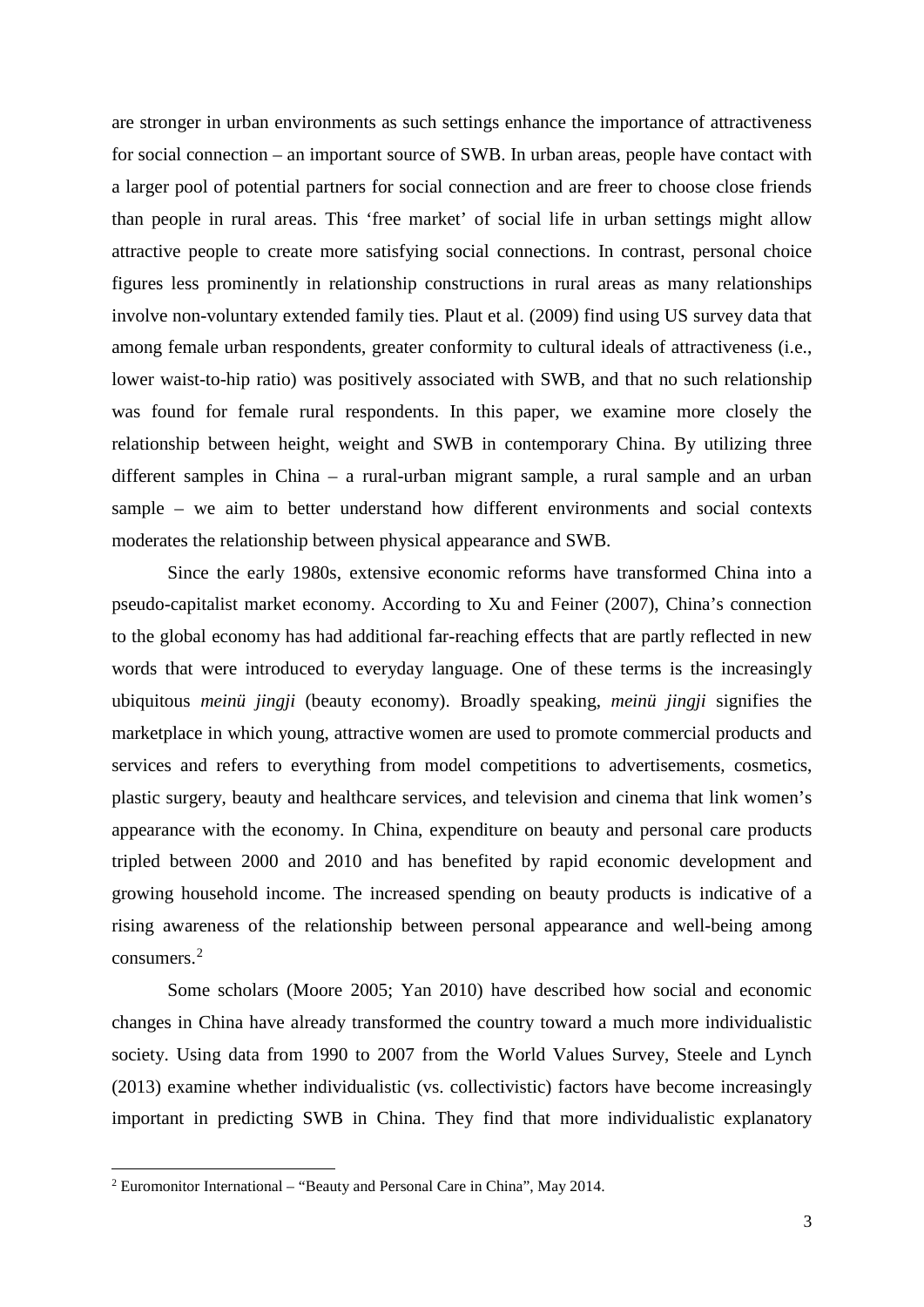factors – income, marital status, employment status, and health – have become more important for SWB over time, and factors reflecting respondents' collectivist sentiment – national pride and support for collectivist policies – have become less important. As the country increasingly places more emphasis on individualistic values, although each of the three different samples we consider encounter different environments, the relationship between physical appearance and SWB is likely to become more important over time.

In modern day China, competition for non-agricultural jobs is intense. The Chinese urban labor market is currently in a process of transition from an administered system, in which labor was allocated and wages were set institutionally, to one in which market forces play a role. Currently, over seven million university graduates enter the Chinese labor market annually and many job applicants for entry level jobs are equally well qualified on paper.<sup>[3](#page-6-0)</sup> Any extra edge that a job applicant might have can play an important role in labor market success. Many media articles have highlighted issues surrounding the tight labor market in urban China facing young college graduates.[4](#page-6-1)

Unlike many western developed countries, contemporary job advertisements in China regularly feature explicit discrimination and stipulate requirements for attributes such as age, gender and height. In 8% of the one million job ads examined by Kuhn and Shen (2013) from Zhaopin.com (the third largest online job board in China that is known for catering to young, highly educated workers looking for well-paid private sector jobs), it was explicitly requested that the applicant be physically attractive. In a large-scale field experiment to investigate how Chinese firms respond to the facial attractiveness and gender of job candidates who submit applications through Internet job boards, Maurer-Fazio and Lei (2015) find a substantial premium on facial attractiveness. Applications with attractive photos attached received substantially higher rates of callbacks across gender, occupation, and location.

There appears to be a clear advantage to being physically attractive in modern day China. Although we do not have measures of facial beauty, we use height and weight as proxies for physical appearance in our empirical analysis to examine the link between physical appearance and SWB.

**.** 

<span id="page-6-0"></span><sup>&</sup>lt;sup>3</sup> This is roughly equivalent to the population size of Singapore and about twice the size of its labor force. One can perhaps better appreciate the magnitude of the problem when one imagines this to be an annual issue, where a fresh cohort of graduates is looking to replace twice the size of the entire workforce in Singapore.

<span id="page-6-1"></span><sup>4</sup> See, for example, the article in the 23 May 2013 issue of the *Atlantic Magazine* "Why Chinese College Graduates Aren't Getting Jobs." It highlights a case where one journalism student "made it through the resume selection process and the written exams to the last rounds of interviews, but was eliminated during the physical examination."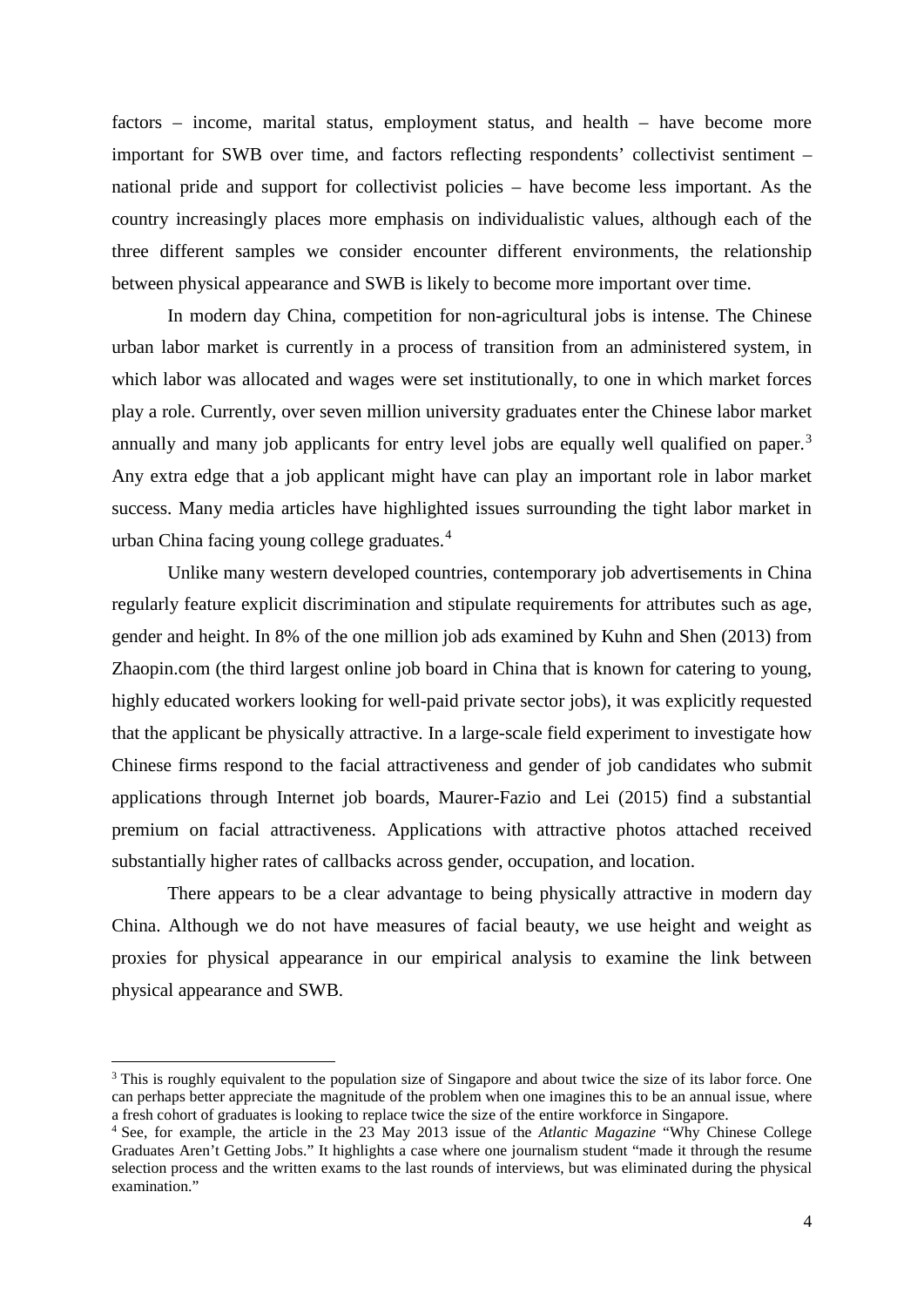The main contributions of the paper are twofold. First, to our knowledge, the link between height/weight and SWB has not been studied for China before. We present in this paper the link for three distinct samples in China – rural, urban and rural-urban-migrants. Second, in addition to conventional results based on linear models, a more complete analysis of the link between SWB and height/weight is done using semi-parametric methods. This helps provide a fuller picture of various height/weight combinations that are associated with higher levels of SWB.

The rest of this paper is structured as follows. Section 2 provides information on the data we use for our empirical analysis and presents relevant descriptive statistics. In Section 3, we describe the empirical methods used. Section 4 reports the empirical results. The final section concludes.

#### 2. Data

**.** 

The data used in this paper is from the Survey on Rural Urban Migration in China (RUMiC), which is probably the most representative survey on migrant households in China. It is one of few surveys consisting of three independent surveys: the Urban Household Survey (UHS), the Rural Household Survey (RHS) and the Migrant Household Survey (MHS). The RHS comprises around 8,000 households, while the UHS and MHS each involve around 5,000 households. Urban (rural) residents are individuals who possess urban (rural) resident permits (*hukou*). A migrant is defined as an individual who has rural *hukou*, but is living in a city at the time of the survey.[5](#page-7-0)

The RUMiC survey covers principal migrant sending and receiving regions. The RHS was conducted in villages across nine provinces, while the UHS and MHS were carried out in nineteen and fifteen cities, respectively (see Akgüc at el. (2014) for details). All three samples gather information on household and personal characteristics, detailed health status, employment, income, training and education of adults and children, social networks, family and social relationships, life events, mental health measures of the individuals and, for migrants, information related to migration history. Questionnaires have been made comparable across the three samples which therefore allow for comparisons to be made across groups. In this paper, we use data from the first wave conducted in 2008 which covers 18,000 Chinese households. The first wave of survey interviews took place before the 2008

<span id="page-7-0"></span><sup>5</sup> Migrants are typically clustered in dormitories near factories and construction sites, often without a registered address. For each city, a sample of migrant workers was randomly selected within each workplace, based on their birth month.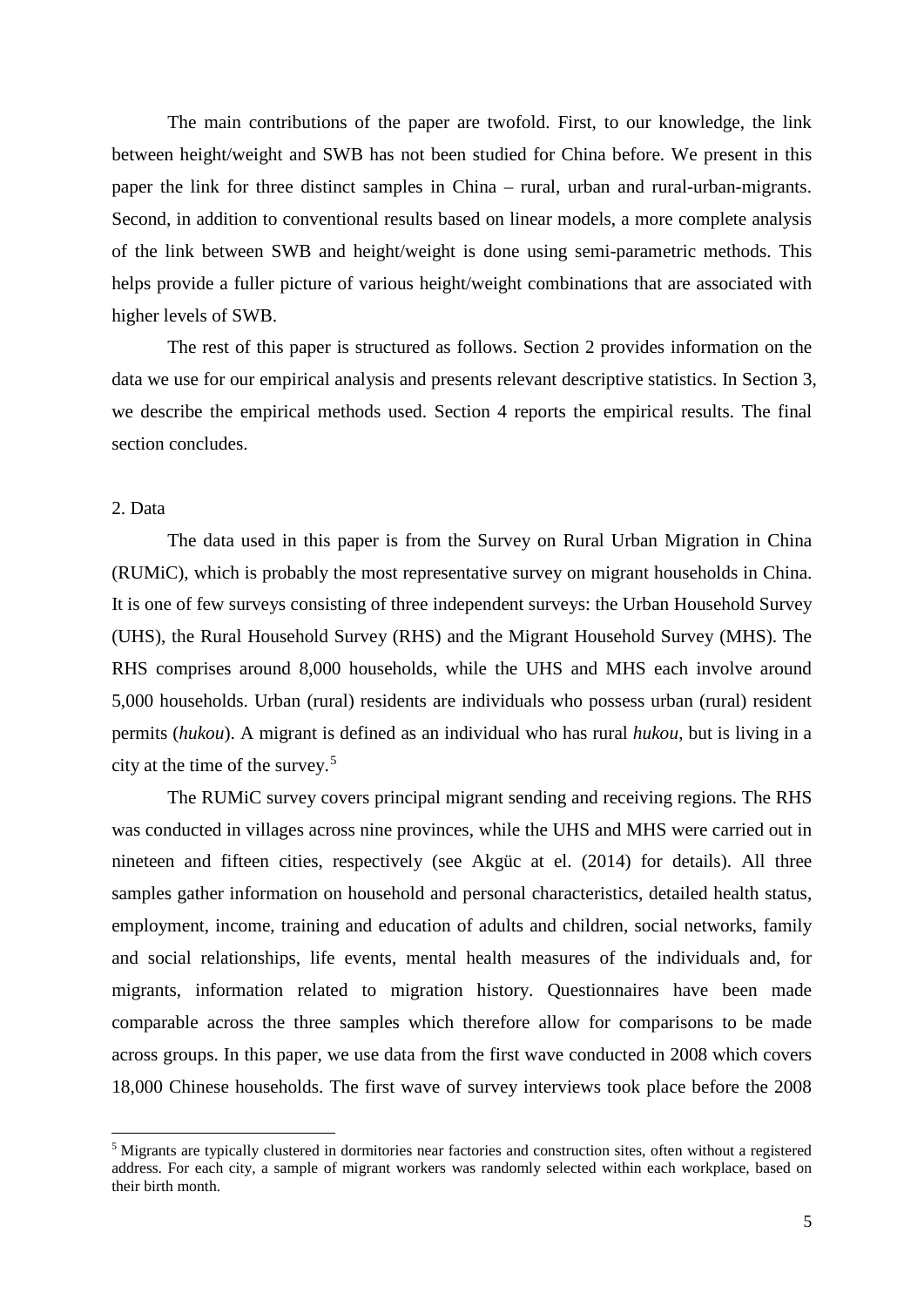global financial crisis, allowing us to avoid any complications of the crisis that might affect SWB.

The SWB measure we use in this paper is based on the 12 question version of the General Health Questionnaire (GHQ; Goldberg and Williams 1988). The GHQ is designed to assess current mental well-being by assessing normal 'healthy' functioning and the appearance of new, distressing symptoms. Prior use of the GHQ-12 as a measure of SWB in the economics literature include Clark and Oswald (1994; 2002) and Akay et al. (2012). Previous research has shown the GHQ-12 to have good psychometric properties on adult samples in 15 countries around the world in which a total of 11 languages were spoken, including China (Goldberg et al. 1997).

We use the Likert scoring method and sum up the answers to 12 questions of the General Health Questionnaire to construct the GHQ-12 measure of mental health. Each GHQ question is coded from 1 to 4. Hence, the lowest score is 12 and the highest is 48. We reverse the scale so that the higher scores indicate higher well-being.<sup>[6](#page-8-0)</sup>

This paper considers the association between height, weight and SWB for the three distinct samples. We run separate regressions for women and men, since the effect of height and weight might differ by gender. We focus on males and females aged between 25 and 60. The sample includes all household heads and the spouses of all married household heads. Descriptive statistics for the three samples are provided in Table 1.

As was seen in Knight and Gunatilaka (2010a), in our data, average SWB is higher in rural than in urban China for males, despite the fact that average per capita household income is more than three times higher for urban males. Unlike in many Western samples, the proportion of obese individuals (BMI  $\geq$  30) is not high, although 15.8% of urban females and 25% of urban males are considered to be overweight. The proportion overweight is considerably lower in the rural and rural-urban migrant sample. As expected, the urban sample has considerable more years of education (10.9 for females and 11.6 for males) compared to the rural sample (6.6 for females and 7.7 for males) or migrant sample (8.2 for females and 8.9 for males). Reflecting the one-child policy for urban China that was more strictly enforced, the majority of urban families have one child, as compared to families in non-urban areas who tend to have more children. Across all three samples, the majority of individuals self-report that they have average health or better. Finally, in the rural sample, the

**.** 

<span id="page-8-0"></span><sup>&</sup>lt;sup>6</sup> We also experimented with using the GHO scoring method  $(0-0-1-1)$  as an alternative and found similar results. The Likert scoring method will produce a wider and smoother score distribution (Goldberg et al. 1997) and is useful in conducting our semi-parametric estimation in the next section.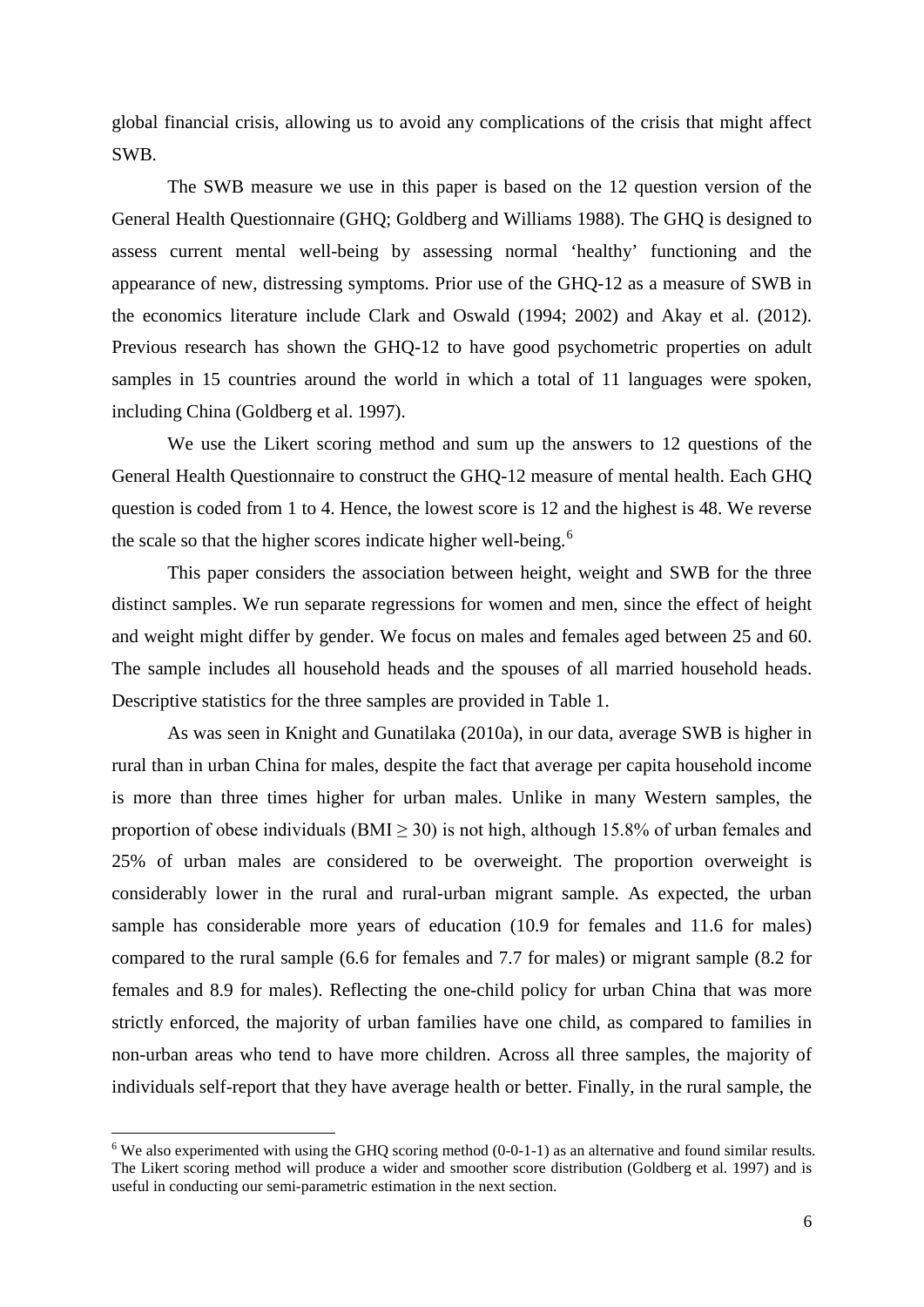lower employment rates (21.5% of females and 38.5% of males) reflect the fact that most rural workers work on farms with a minority engaged in paid non-agricultural work.

#### 3. Methods

To estimate the relationship between height and SWB, we use the following equation for SWB that is estimated using OLS:

$$
SWB_i = \alpha + \delta Height_i + \beta X_i + \varepsilon_i
$$
 (1)

where *SWB* is the GHQ-12 measure of mental distress, *Height* is height measured in centimeters,  $X_i$  is a standard set of covariates (age, marital status, education, income, selfassessed health, number of children, employment status) used in the height/BMI and SWB literature, and  $\varepsilon$  is a residual term. A similar OLS model is used to estimate the relationship between BMI and SWB:

$$
SWB_i = \alpha + \delta BMI_i + \beta X_i + \varepsilon_i \tag{2}
$$

In Equation (2),  $BMI_i$  can be expressed as a continuous variable or as a categorical variable representing the widely used obesity classifications in the public health literature (BMI < 18.5, BMI 18-24.9, BMI 25-29.9, BMI  $\geq$  30). Both Equations (1) and (2) are commonly used in the literature that was surveyed in the previous section. The results from estimating these models allow us to compare our findings based on data from China with estimates from other countries.

A potential issue in using Equation (1) to estimate the association between height and SWB and Equation (2) to estimate the association between BMI and SWB is endogeneity. There could exist unobserved factors that simultaneously affect both height/BMI and SWB. Previous researchers have dealt with the endogeneity problem using panel data or instrumental variables. For example, a good overview of empirical strategies used in obesity research is discussed in Auld and Grootendorst (2011), who highlight that causal inference in obesity research is very challenging because body weight is an outcome that cannot be experimentally manipulated. As we have neither panel data nor good instruments at our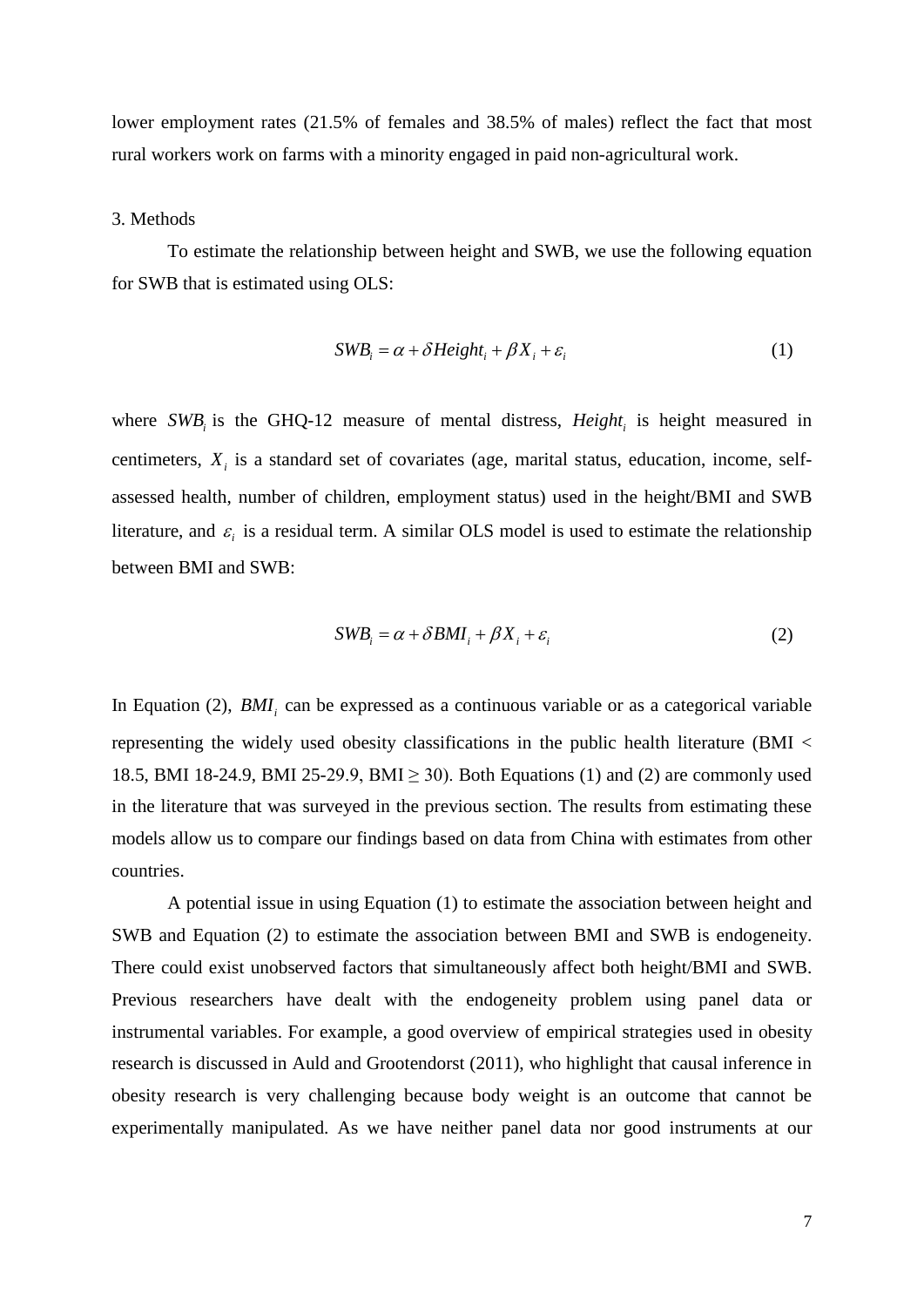disposal, we focus on the reduced-form relationships in this paper, as well as a more flexible semi-parametric estimation procedure.

An alternative to the reduced-form OLS approach we use in this paper is to estimate the following equation for SWB:

$$
SWB_i = f(Height_i, Weight_i) + \beta X_i + \varepsilon_i
$$
\n(3)

In equation (3), the function  $f(.)$  is a continuous but unspecified function of height and weight that is estimated from the data. Recent guidelines released in 2013 by the American College of Cardiology, the American Heart Association, and the Obesity Society highlight the limitations of solely relying on the BMI formula (weight/height<sup>2</sup>) and suggest the use of a joint approach that is based on BMI and waist circumference as a health risk indicator (Jensen et al. 2014). The advantage of the semi-parametric approach is that it is able to analyse joint variation in height and weight without imposing any restrictive functional forms. As discussed in Lee (2014), such an approach can be useful in combining the two distinct literatures that focus on the effects of height and BMI separately. .

As the model is additively separable and includes a non-parametric component, it is sometimes also referred to as a generalized additive model (GAM) in the statistical literature. This is because it extends a generalized linear model by replacing the linear functional form with an unknown functional form determined by the data. Complicated non-linear problems can be easily accommodated, even for models with many explanatory variables. GAMs are able to accommodate the interaction of two or more predictors in a way that is conceptually comparable to interactions in a linear regression model. The joint smooth function of the predictors can be specified using tensor product smooths which is optimal for variables measured on different scales (Wood, 2006a). We use this interaction to map out the height and weight combinations that are related to different levels of SWB. When we interact height/weight with income, this model can also provide us insights on the heterogeneous relationship between height, weight and SWB at different income levels.

In this paper, we focus on using a P-splines for performing our empirical analysis (Eilers and Marx, 1996). P-spline smoothing models are fit using penalized likelihood maximization in which the model likelihood is modified by the addition of a penalty for each smooth function, penalizing its 'wiggliness'. As discussed by Eilers and Marx (1996), when a large number of equally spaced knots and a large number of splines are used, the primary role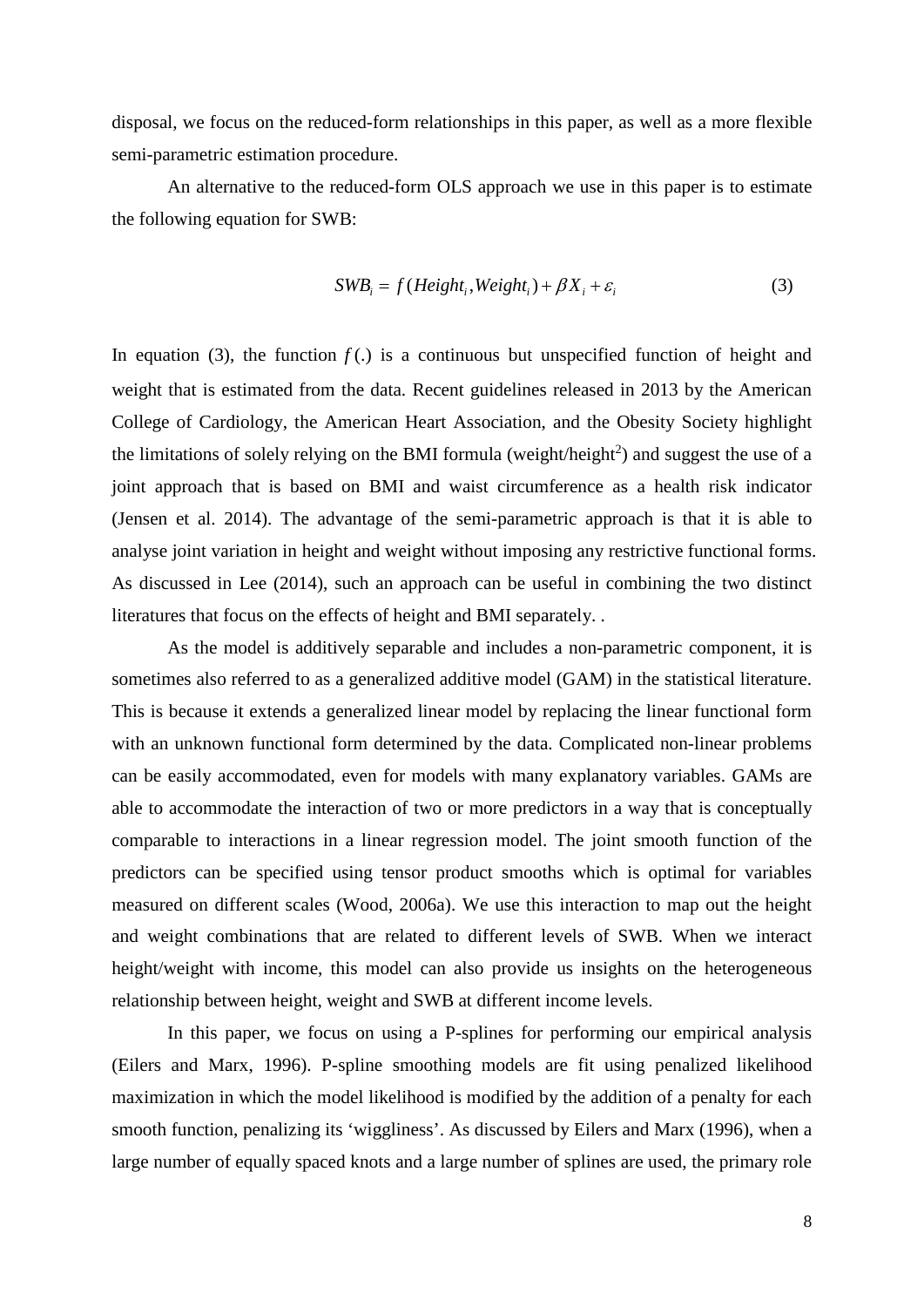of the basis function is to serve as a convenient smooth interpolation device. The choice of the smoothing parameter  $\lambda$  or the amount of smoothing that is applied to the data can strongly affect the fit of the model. The smoothness of  $f(.)$  is calculated with the aim of optimal balance between the fit to the data versus a penalty for excessive "wiggliness" of the functions. In this paper, we estimate the smoothing parameter using a restricted maximum likelihood (REML) approach (Ruppert et al. 2003; Wand 2003). The mgcv library (Wood 2006b) in R is used to estimate the models.

#### 4. Results

The simple descriptive relationships between height and SWB as well as between BMI and SWB are provided in Table A.1 in the appendix, where only controls for provinces are included. These results help provide an initial overview of whether taller people have higher well-being and if obese people have lower well-being.

Similar to the literature discussed in Section 1 of the paper, we find statistically significant unconditional associations between height and SWB. The inclusion of covariates, however, is enough to reduce the magnitude of the associations and remove statistical significance in all but one instance. In examining the relationship between height and SWB (Table 2) when other individual characteristics are conditioned upon, the only significant association we find is for male migrants, where a 10 cm increase in height is associated with a 0.43 point increase in the GHQ-12 score (which is equivalent to 1.1% when expressed as a percentage of the mean for male migrants). The signs of the other coefficients in Table 2 are, in general, as one would expect. Individuals with higher household income, education, who are married and very good health have higher SWB.

When expressed as a continuous variable, BMI appears to have a more significant relationship with SWB in China (Table 3) than height does after conditioning on individual characteristics. For rural males, as well as urban males and females, we find small, positive and significant associations between BMI and SWB. For example, for urban males, a one point increase in BMI is associated with a 0.093 point increase in the GHQ-12 score. However, when using standard BMI cutoffs to denote the overweight and obese (Table 4), the results change dramatically and the previously found statistically significant associations are no longer significant. Instead, only the coefficient for the obese for female migrants is found to be weakly significant at the 10% level. As can be seen in Table A.1 in the appendix, the inclusion of covariates is not driving this result. Instead the non-linearities introduced by using the BMI cutoffs appear to overturn the significant results based on using BMI as a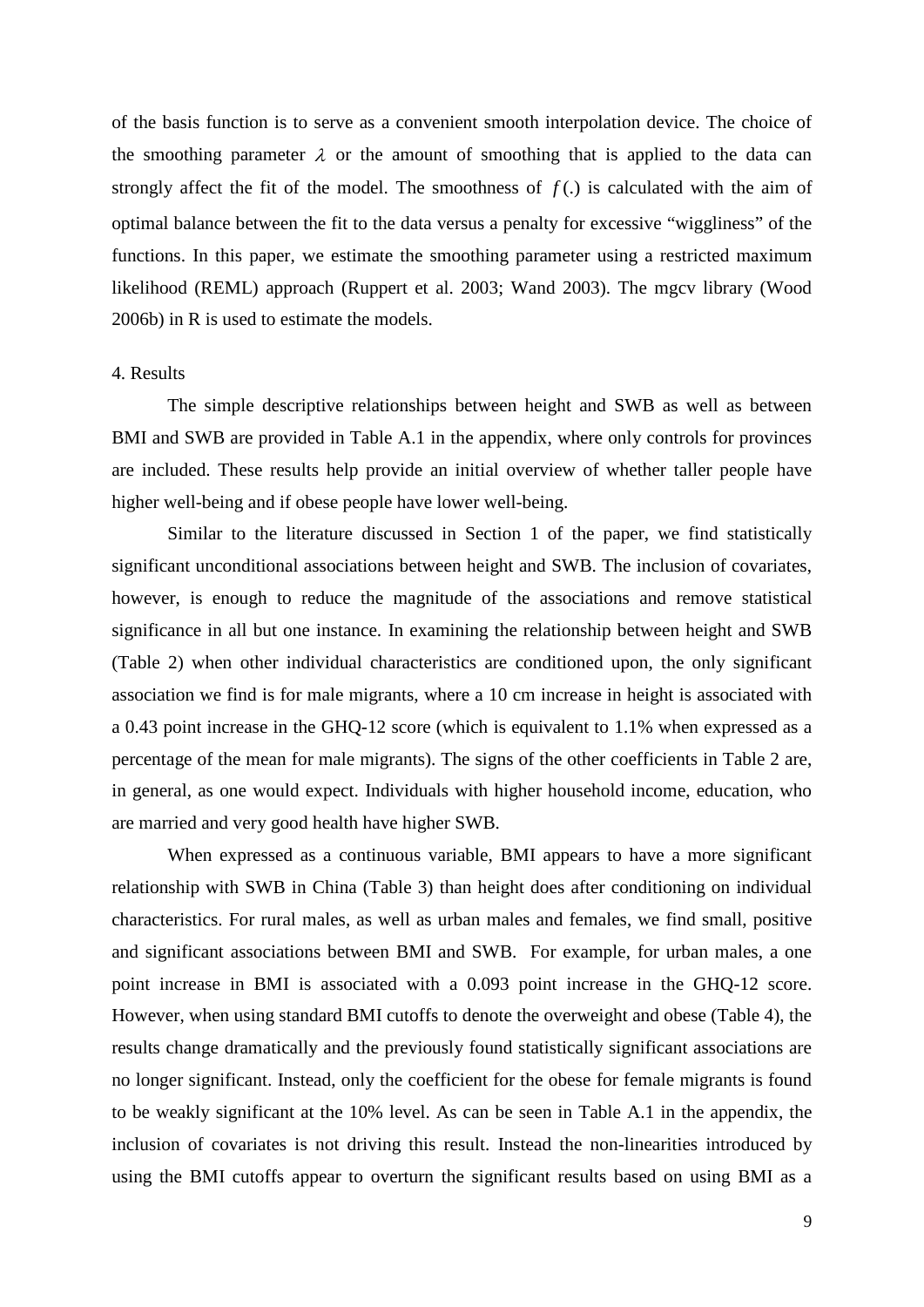continuous variable. Although it might appear puzzling to have such incongruous results, an explanation can be found by looking at the descriptive statistics in Table 1. In China, the majority of the population has BMI values between 18 and 24.9 which classifies them as being in the healthy weight category. The results in Table 3 are therefore mainly driven by observations in this BMI category where there exists a positive and significant relationship between BMI and SWB.[7](#page-12-0)

However, the BMI approach necessarily imposes functional form assumptions. In order to relax the parametric assumption, we turn to the semi-parametric results based on Equation (3). The complete results of the model are not shown and we focus on plotting the function  $f(.)$  for the different samples, which is the interaction of height and weight. The plots of the interaction term are based on iso-contour plots that allow one to visualize how various combinations of height and weight are associated with different levels of GHQ-12 scores, conditional on other covariates.

For male migrants (Figure 1, top panel), the direction of the iso-contour lines suggests that taller and heavier males have slightly higher levels of SWB. For female migrants (Figure 1, bottom panel), a similar result is found. For example, reading from the plot, one can see that a 1.60 meters tall female migrant who weighs 70 kg has a lower GHQ-12 score than a female migrant who is the same height but weighs 80 kg. The GHQ-12 score for the former is about 39.5 but is about 40.5 for the latter. Males and females in rural China (Figure 2) who are big and tall also appear to have higher levels of SWB. As for migrants, these results are not surprising given that many migrants and rural people are involved in manual labor and other laborious tasks that require strength. Being viewed as more competent in these tasks can help increase their GHQ-12 score.

The results for urban males (Figure 3, top panel) is a little more unexpected in that there is a slight positive gradient in weight which suggests that holding height constant, heavier urban males have slightly higher levels of SWB. These results are inconsistent with the literature that is primarily based on Western samples, which generally finds that SWB is negatively associated with obesity. Yet, these results are reasonable when one appreciates the role of feasting and drinking in the context of China. The practice of *yingchou* (work-related

**.** 

<span id="page-12-0"></span><sup>7</sup> We also estimated the models presented in Tables 2 to 4 excluding health as anthropometric measurements are likely to be related to health. This allows us to estimate a total effect of height or BMI on SWB. In general, for the regressions involving SWB and height, the results are quite similar but the coefficients on height are marginally larger when health is excluded from the model. A similar pattern can be seen in the regressions involving SWB and BMI, although for urban females, the coefficient on BMI loses its significance and is smaller in magnitude.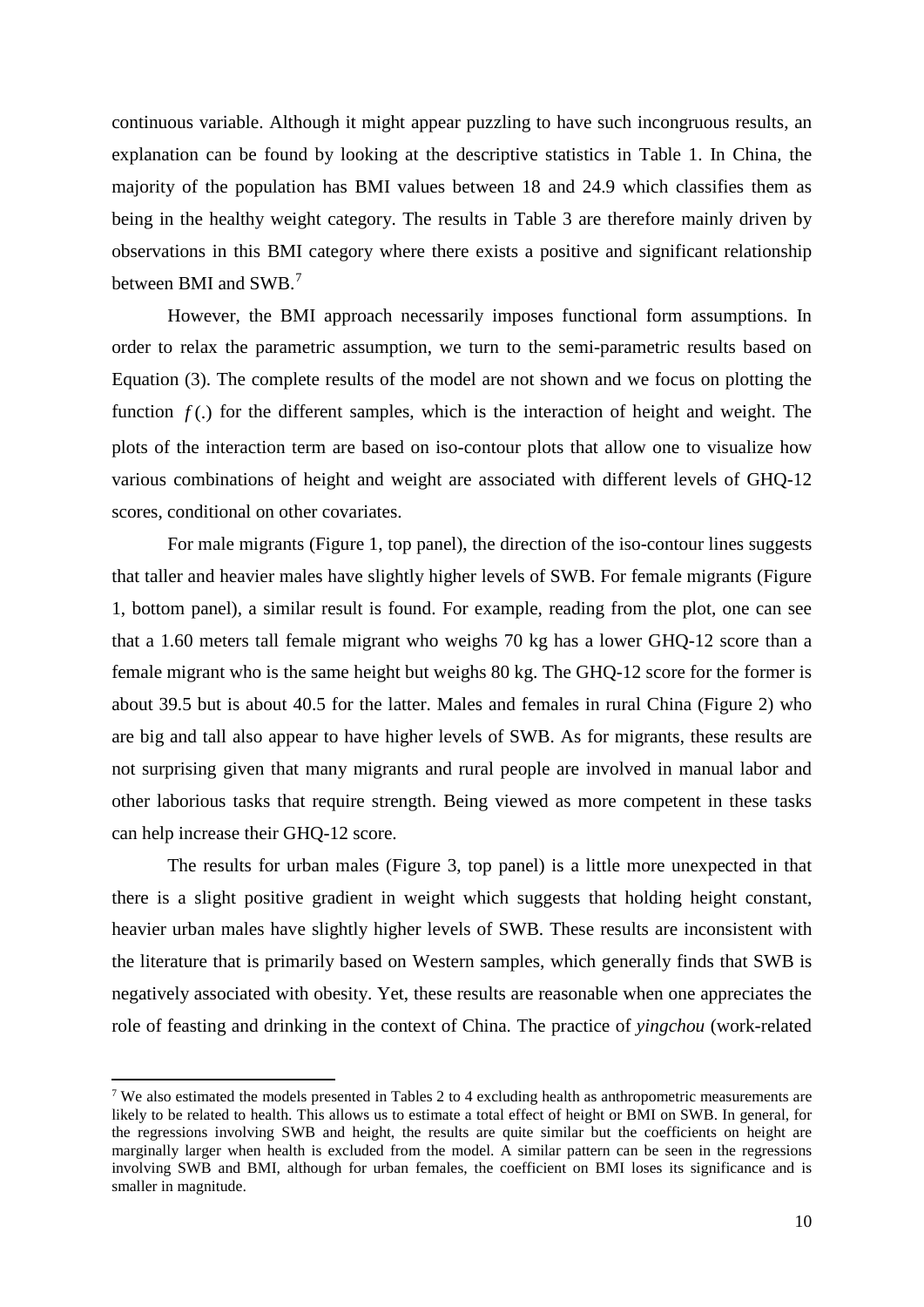banqueting and entertaining) has long existed in Chinese history. Since the Song dynasty (960–1279), men have relied on this cultural scenario to develop networks and advance their interests. The alcohol consumed at dinners and banquets in contemporary China has maintained its historical role in establishing the bonds of trust that allow Chinese men to negotiate and cooperate with one another (e.g., see Uretsky 2008). Gaining weight is likely a simple reflection of attending many *yingchou* sessions and weight is therefore likely to be positively correlated with a man's social standing in urban China. In addition, for men, a high income "represents the essence of masculinity: the higher the income, the more superior his manliness" (Hinsch 2013: 163). This is especially true in China since China was still a very poor country until only 30 years ago. One of the famous slogans used when China started its economic reform in 1978 was that "getting rich is glorious." Being overweight or obese is therefore not stigmatized as long as one is rich and it can be viewed as indicating a lack of wants. In Figure A.1 (top panel) in the appendix, the iso-contour plot reveals that there is a group of men with middle/high incomes that have high levels of SWB, despite being obese  $(BMI > 30)$ .

For urban females (Figure 3, bottom panel), big and tall urban women (top right of the plot) have lower SWB levels, unlike their counterparts in the rural and migrant sample. There appears to be a local peak in SWB levels for women who are approximately between 1.55 to 1.70 meters tall and who weigh between 50 to 65 kg. These are height and weight ranges that one would generally associate with being physically attractive for females (equivalent to BMI values between 21-25). According to Xu and Feiner (2007), Chinese women today are expected to possess physical beauty according to an Anglo-European standard. Younger generations of Chinese women are becoming increasingly more aware of their bodies and the pursuit of beauty is no longer deemed a bourgeois decadence as it was in the Communist era.

However, there are also some women who are below 1.60 meters tall and who weigh more than 65 kg that have higher levels of SWB. Based on BMI classifications, these women will be considered overweight or obese. As for urban men, these results for urban women could be a reflection of the *yingchou* culture and their economic success. Although the family burden has traditionally been on the shoulders of the Chinese men, with the large influx of women into the professional labor force following China's rapid economic development, many women were expected to join their male colleagues in frequent *guanxi*-building banquets (Mason, 2013).<sup>[8](#page-13-0)</sup> As can be seen in the bottom panel of Figure A.1 in the appendix,

1

<span id="page-13-0"></span><sup>8</sup> In essence, *guanxi* can be defined as being about building a network of mutually beneficial relationships.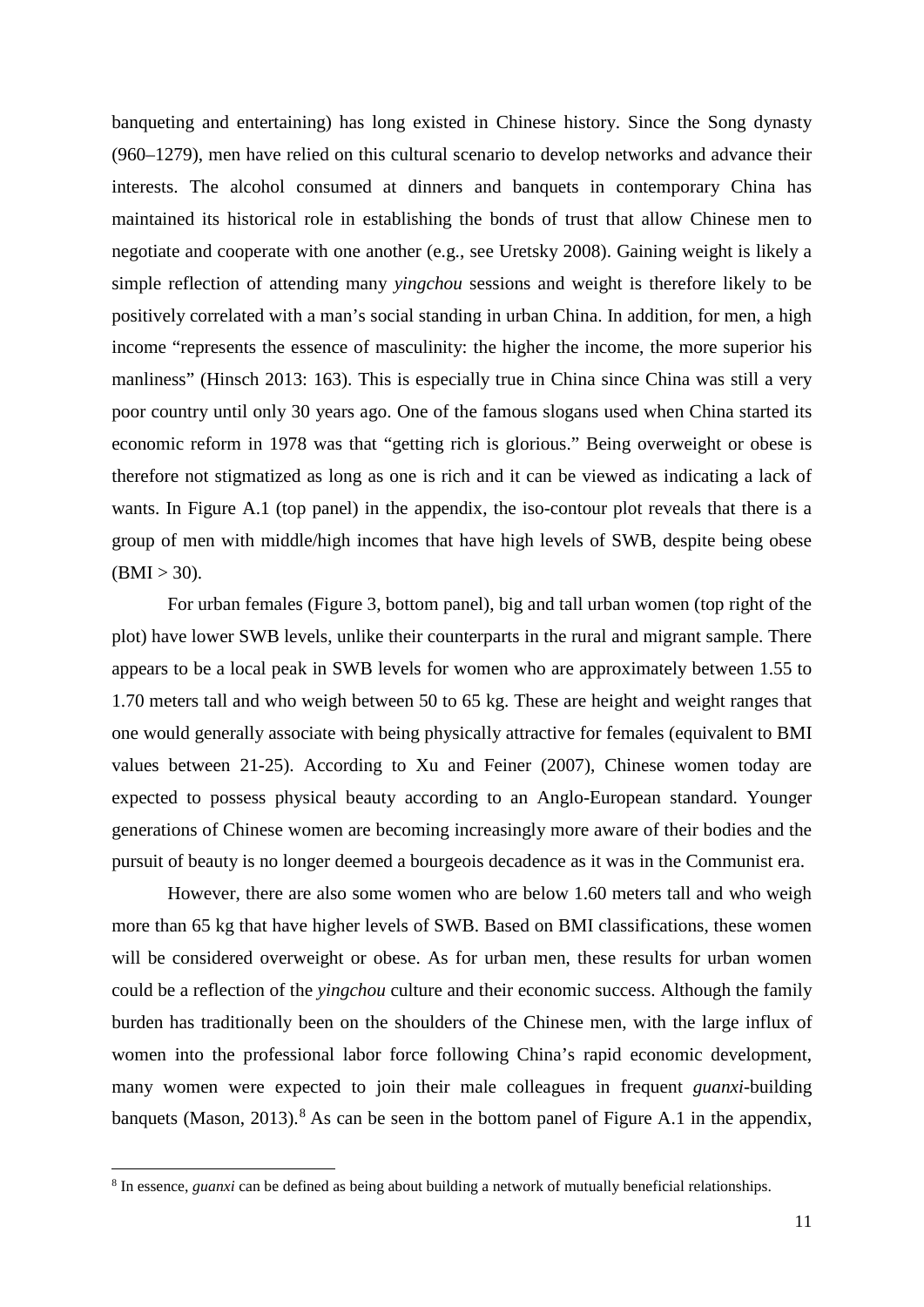BMI plays a secondary role to household income in determining levels of SWB for urban women; a higher income is associated with higher levels of SWB regardless of one's BMI value. This interesting finding reflects the fact that many Chinese females are playing a more and more important role that goes beyond their traditional family roles.

To summarize, both a standard OLS approach and a semi-parametric approach suggest a rather unusual result for urban Chinese men and women. Based on the standard OLS approach, we find that urban men and women who have higher levels of BMI are found to have significantly higher levels of SWB (Table 3). Being in the overweight or obese category incurs no penalty on SWB (Table 4). The semi-parametric approach helps further clarify our understanding of this result. For urban males, there is a clear correlation between weight and SWB across all levels of height (Figure 3, top panel). For urban females, the weaker statistically significant association between BMI and SWB found in the OLS approach (Table 3) is a result of two competing forces that are made clear in Figure 3 (bottom panel). While there is evidence that having a proportionate body size and being physically attractive by Western standards is related to higher SWB, at the same time, being overweight or obese has no adverse consequences on SWB if this is a result of having higher income.

#### 5. Conclusion

The relationship between physical appearance and SWB has not been a focus in the happiness literature despite the billions that are being spent in the beauty and cosmetics industries every year, and evidence that permanent improvement in one's physical appearance can change one's set point of individual well-being. In this paper, using height and weight as a proxy for physical appearance, we attempt to fill this gap in the literature by examining the link between physical appearance and SWB for three distinct samples in China. As China has recently undergone rapid economic transformation in the urban areas, this empirical exercise is particularly interesting because it can highlight how changing social norms have affected the relationship between physical appearance and SWB.

For the rural and migrant samples, we find that for both men and women, big and tall individuals have higher levels of SWB. This is consistent with the notion that the strong are better off when more labor intensive work is the norm. For the urban sample and for urban males in particular, no well-being penalty is found for being obese. It is very likely that the unique Chinese cultural practice of *guanxi* building banquets and feasting is behind this finding. Previous results seen in the literature based on Western samples suggest that obesity is related to lower levels of well-being. As China continues its rapid economic growth and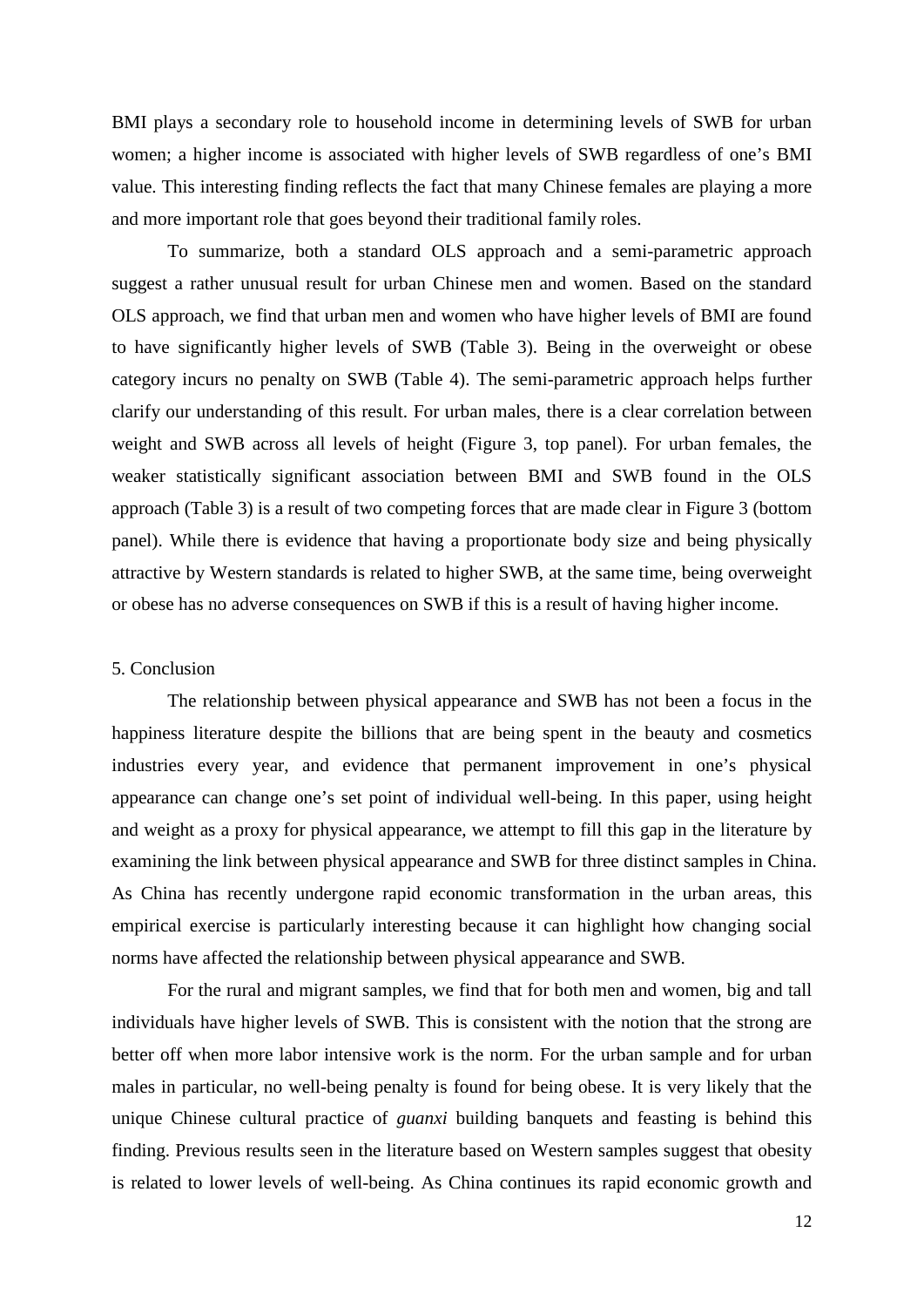takes its place as the largest economy in the world, it remains to be seen if Western ideals of beauty and physical appearance will eventually become more important in affecting wellbeing levels in China.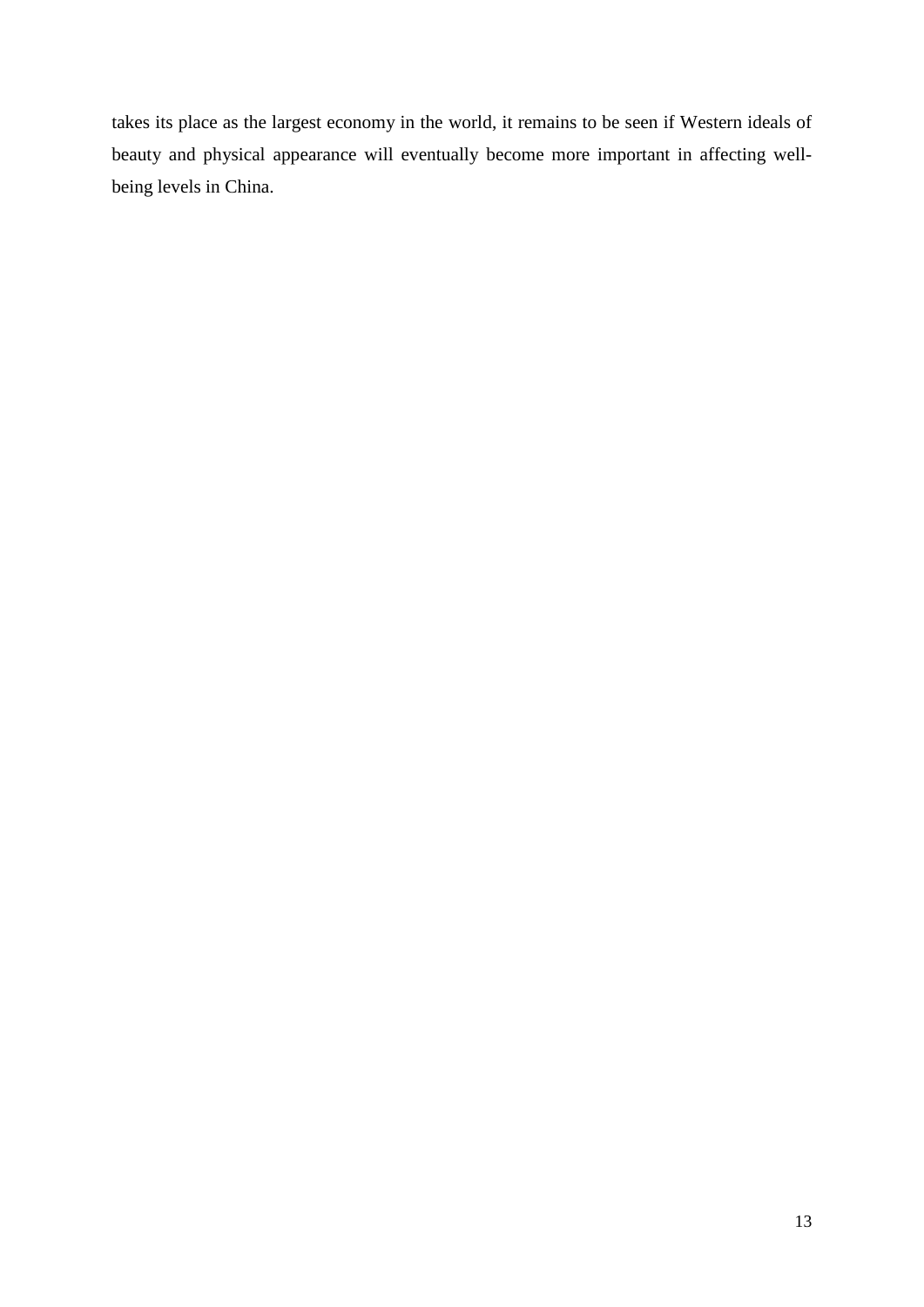### **References**

Akee, R., Zhao, L. & Zhao. Z. (2015). Unemployment and its effects on unhappiness: unintended consequences of China's new labor contract law. unpublished manuscript, School of Labor and Human Resources, Renmin University of China.

Akgüc, M., Giulietti, C. & Zimmermann, K. (2014). The RUMiC longitudinal survey: fostering research on labor markets in China, *IZA Journal of Labor and Development*, 3:5.

Akay A, Bargain, O. & Zimmermann, K. (2012). Relative concerns of rural-to-urban migrants in China. *Journal of Economic Behavior and Organization*, 81(2), 421–441.

Anderson, S., Adams, G. & Plaut, V. (2008). The cultural grounding of personal relationship: The importance of attractiveness in everyday life. *Journal of Personality and Social Psychology*, 95(2), 352–368.

Appleton, S. & Song, L. (2008). Life satisfaction in urban China: Components and determinants. *World Development*, 36(11), 2325–2340.

Auld, C. and P. Grootendorst. (2011). Challenges for causal inference in obesity research. *The Oxford Handbook of the Social Science of Obesity*. Cawley, J. (ed.). Oxford University Press: UK.

Böckerman, P., Johansson, E., Saarni, S. & Saarni, S. (2014). The negative association of obesity with subjective well-being: Is it all about health? *Journal of Happiness Studies*, 15, 857–867.

Boyes, A & Latner, J. (2009). Weight stigma in existing romantic relationships. *Journal of Sex and Marital Therapy*, 35: 282–293.

Brockmann, H., Delhey, J., Welzel, C., & Yuan, H. (2009). The China puzzle: Falling happiness in a rising economy. *Journal of Happiness Studies*, 10(4), 387–405.

Carrieri, V & Paola, M. (2012). Height and subjective well-being in Italy. *Economics and Human Biology*, 10, 289–298.

Clark, A. & Etilé, F. (2009). Happy house: Spousal weight and individual well-being. *Journal of Health Economics*, 30(5), 1124–1136.

Clark, A., Frijters, P. & Shields, M. (2008). Relative income, happiness and utility: an explanation of the Easterlin paradox and other puzzles. *Journal of Economic Literature*, 46  $(1), 95-144.$ 

Clark, A. & Oswald, A. (1994). Unhappiness and unemployment. *Economic Journal*, 104(424), 648–659.

Clark, A. & Oswald, A. (2002). A simple statistical method for measuring how life events affect happiness. *International Journal of Epidemiology*, 31(6), 1139–1144.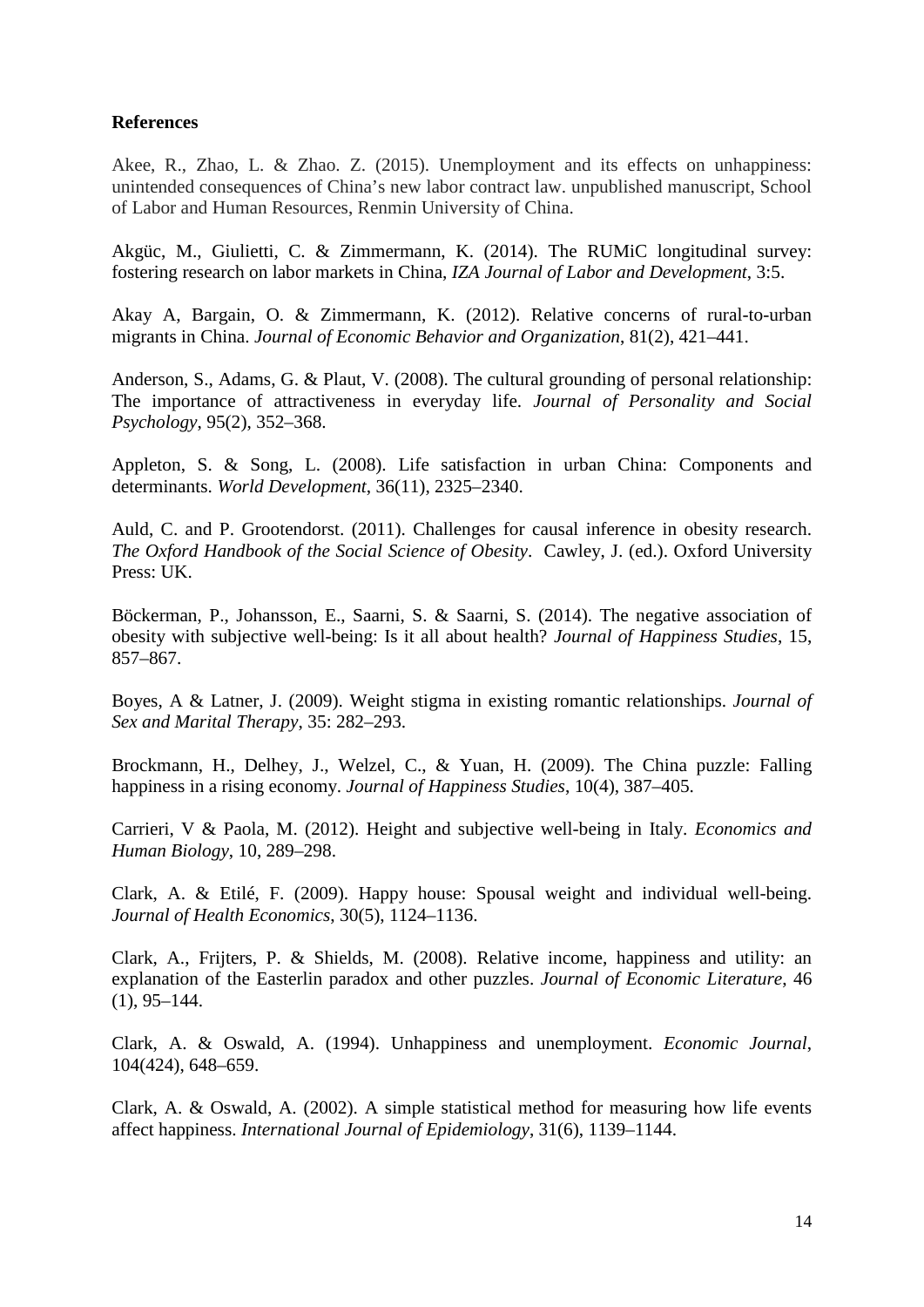Cole, R., Shakespeare, V., Shakespeare, P. & Hobby, J. (1994). Measuring outcomes in lowpriority plastic surgery patients using Quality of Life indices. *British Journal of Plastic Surgery*, 47(2), 117–121.

Cummins, R. (1998). The second approximation to an international standard of life satisfaction. *Social Indicators Research*, 35, 179–200.

Deaton, A. & Arora, R. (2009). Life at the top: The benefits of height. *Economics and Human Biology*, 7(2), 133–136.

Diener, E., Suh, E., Lucas, R. & Smith, H. (1999). Subjective well-being: Three decades of progress. *Psychological Review*, 125(2), 276–302.

Diener, E., Wolsic, B. & Fujita, F. (1995). Physical attractiveness and subjective well-being. *Journal of Personality and Social Psychology*, 69(1), 120–129.

Dion, K., Pak, A. & Dion, K. (1990). Stereotyping physical attractiveness: A sociocultural perspective. *Journal of Cross-Cultural Psychology*, 21(3), 158–179.

Dolan, P., Peasgood, T. & White, M. (2008). Do we really know what makes us happy? A review of the economic literature on the factors associated with subjective wellbeing. *Journal of Economic Psychology*, 29(1), 94–122.

Easterlin, R. (2001). Income and happiness: Towards a unified theory. *Economic Journal*, 111(743), 465–484.

Easterlin, R., Morgan, R., Switek, M. & Wang, F. (2012). China's life satisfaction, 1990– 2010. *Proceedings of the National Academy of Sciences*, 109(25), 9775–9780.

Eilers, P. & Marx, B. (1996). Flexible smoothing with B-splines and penalties (with comments and rejoinder), *Statistical Science*, 11(2), 89–121.

Forste, R. & Moore, E. (2012). Adolescent obesity and life satisfaction: Perceptions of self, peers, family, and school, *Economics and Human Biology*, 10(4), 385–394.

Frederick, S. & Loewenstein, G. (1999). Hedonic adaptation. In D. Kahneman, Diener, E. & Schwarz, N. (Eds.) *Well-being: the foundations of hedonic psychology* (pp. 302-29). New York: Russell Sage.

Frey, B. & Stutzer, A. (2002). What can economists learn from happiness research? *Journal of Economic Literature*, 40(2), 402–435.

Friedman, K, Reichmann, S., Costanzo, P, Zelli, A., Ashmore, J. & Musante, G. (2005). Weight stigmatization and ideological beliefs: relation to psychological functioning in obese adults. *Obesity Research*, 13: 907–916.

Fujita, F. & Diener, E. (2005). Life satisfaction set point: Stability and change. *Journal of Personality and Social Psychology*, 88(1), 158–164.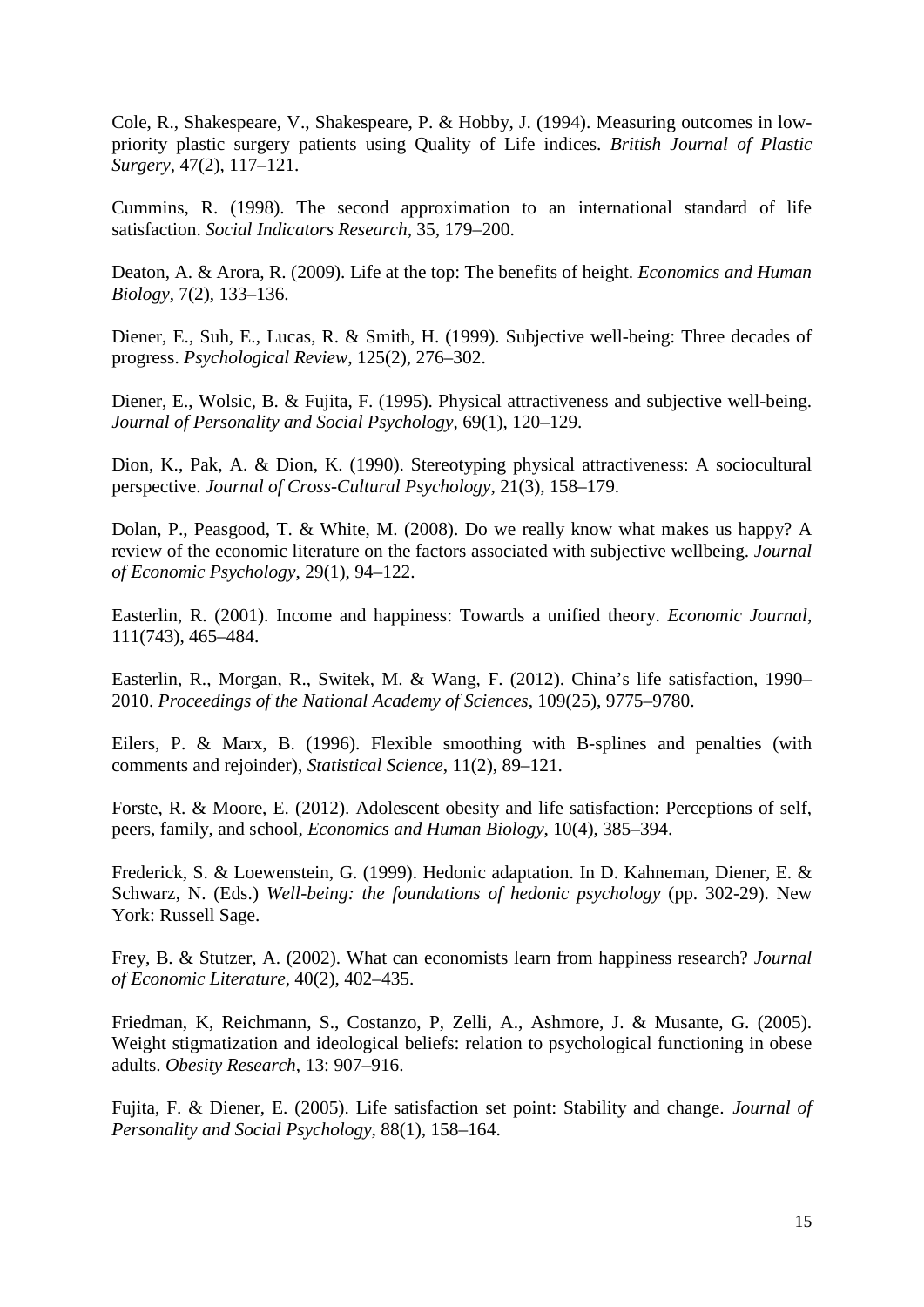Gao, W. & Smyth, R. (2011). What keeps China's migrant workers going? Expectations and happiness among China's floating population. *Journal of the Asia Pacific Economy*, 16(2), 163–182.

Goldberg, D. & Williams, P. (1988). A user's guide to the General Health Questionnaire. NFER-Nelson, UK.

Goldberg, D., Gater, R., Sartorius, N., Ustun, T., Piccinelli, M., Gureje, O. & Rutter, C. (1997). The validity of two versions of the GHQ in the WHO study of mental illness in general health care. *Psychological Medicine*, 27, 191–197.

Hinsch, B. (2013). *Masculinities in Chinese history*. Lanham, MD: Rowman and Littlefield.

Huang, J., Wu, S. & Deng, S. (2015). Relative income, relative assets, and happiness in urban China. *Social Indicators Research*, DOI: 10.1007/s11205-015-0936-3.

Jensen M., Ryan, D., Apovian, C., et al. (2014). 2013 AHA/ACC/TOS guideline for the management of overweight and obesity in adults: a report of the American College of Cardiology/American Heart Association Task Force on Practice Guidelines and The Obesity Society. *Circulation*, 129: S102-S138.

Jiang, S., Lu, M., & Sato, H. (2012). Identity, inequality, and happiness: Evidence from urban China. *World Development*, 40(6), 1190–1200.

Katsaiti, M. (2012). Obesity and happiness. *Applied Economics*, 44, 4101–4114.

Knight, J., Song, L., & Gunatilaka, R. (2009). Subjective well-being and its determinants in rural China. *China Economic Review*, 20(4), 635–649.

Knight, J. & Gunatilaka, R. (2010a). The rural–urban divide in China: income but not happiness? *Journal of Development Studies*, 10(28), 471–493.

Knight, J. & Gunatilaka, R. (2010b). Great expectations? The subjective well-being of rural urban migrants in China. *World Development*, 38(1), 114–124.

Kuhn, P. & Shen, K. (2013). Gender discrimination in job ads: evidence from China, *Quarterly Journal of Economics*, 128(1), 287–306.

Lee, W. (2014). Big and tall: Is there a height premium or obesity penalty in the labor market? IZA Discussion Paper No. 8606, Bonn: Germany.

Mason, K. (2013). To your health! Toasting, intoxication and gendered critique among banqueting women. *The China Journal*, 69, 108–33.

Maurer-Fazio, M. & Lei, L. (2015). "As rare as a panda": How facial attractiveness, gender, and occupation affect interview callbacks at Chinese firms. *International Journal of Manpower*, 36(1), 68–85.

Moore, R. (2005). Generation Ku: Individualism and China's millennial youth. *Ethnology*, 44(4), 357–376.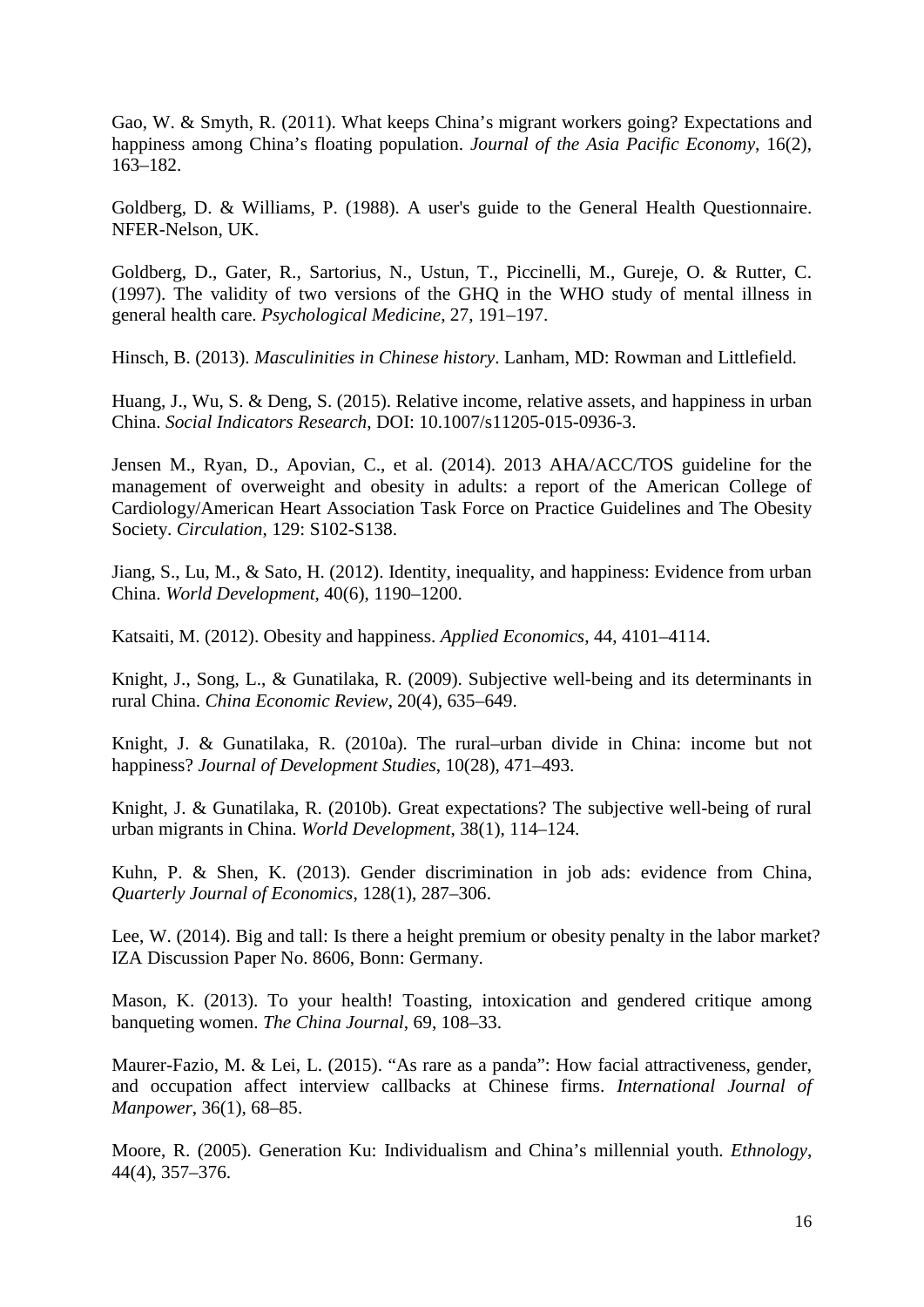Nielsen, I., Smyth, R., & Zhai, Q. (2010). Subjective well-being of China's off-farm migrants. *Journal of happiness studies*, 11(3), 315–333.

Oswald, A. & Powdthavee, N. (2007). Obesity, unhappiness, and the challenge of affluence: Theory and evidence. *Economic Journal*, 117(6), F441–F459.

Plaut, V., Adams, G. & Anderson, S. (2009). Does attractiveness buy happiness? It depends on where you're from. *Personal Relationships*, 16(4), 619–630.

Qian, Y & Qian, Z. (2015). Work, family, and gendered happiness among married people in urban China. *Social Indicators Research*, 121(1), 61–74.

Rankin, M., Borah, G., Perry, A. & Wey, P. (1998). Quality-of-life outcomes after cosmetic surgery. *Plastic and Reconstructive Surgery*, 102(6), 2139–45.

Ruppert, D., Wand, M. & Carroll, R. (2003). *Semiparametric regression*. Cambridge: Cambridge University Press.

Smyth, R., Nielsen, I., & Zhai, Q. (2010). Personal well-being in urban China. *Social Indicators Research*, 95: 231-251.

Sohn, K. (2014). Height and happiness in a developing country. *Journal of Happiness Studies*, forthcoming. DOI: 10.1007/s10902-014-9566-8.

Steele, L. & Lynch, S. (2013). The pursuit of happiness in China: Individualism, Collectivism, and Subjective Well-Being During China's Economic and Social Transformation. *Social Indicators Research*, 114, 441–451.

Stevenson, B., & Wolfers, J. (2008). Economic growth and subjective well-being: Reassessing the Easterlin Paradox. *Brookings Papers on Economic Activity*, 2008(1), 1–87.

Stutzer, A. (2007). Limited self-control, obesity and the loss of happiness. IZA Discussion Paper No. 2925, Bonn: Germany.

Tovée, M., Reinhardt, S. Emery, J. & Cornelissen, P. (1998). Optimal BMI and maximum sexual attractiveness. *Lancet*, 352(9127), 548.

Uretsky, E. (2008). Mobile men with money: The socio–cultural and politico–economic context of 'high-risk' behavior among wealthy businessmen and government officials in urban China, *Culture, Health and Sexuality*, 10(8), 801–14.

Wang, P. & VanderWeele, T. (2011). Empirical research on factors related to the subjective well-being of Chinese urban residents. *Social Indicators Research*, 101, 447–459.

Wood, S. (2006a). Low-rank scale-invariant tensor product smooths for generalized additive mixed models. *Biometrics*, 62(4), 1025–1036.

Wood, S. (2006b). *Generalized additive models: An introduction with R*. Boca Raton, FL: Chapman & Hall.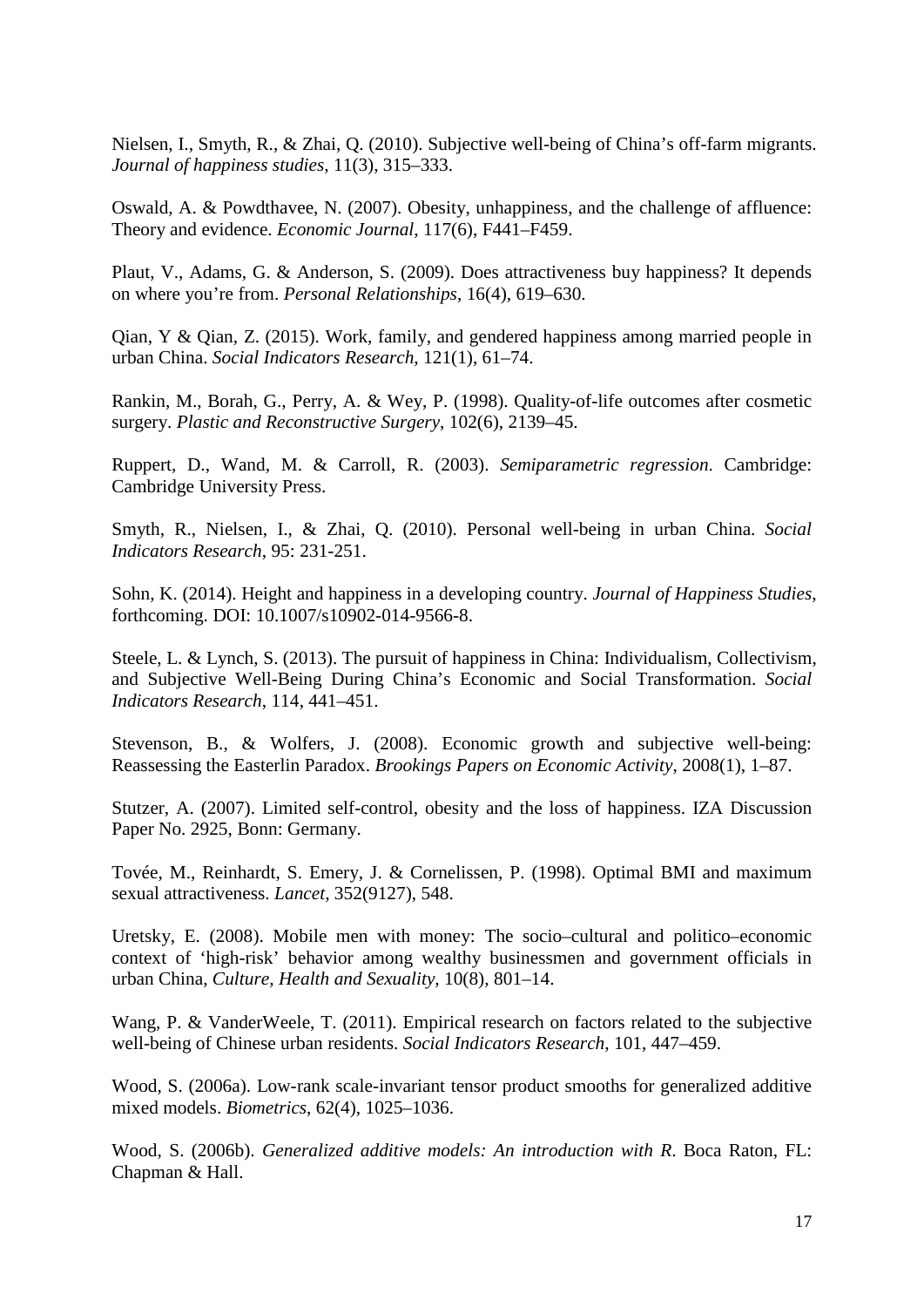Xu, G. & Feiner, S. (2007). China's beauty economy: Buying looks, shifting value, and changing place. *Feminist Economics*, 13(3–4), 307–323.

Yan, Y. (2010). The Chinese path to individualization. *British Journal of Sociology*, 61(3), 489–512.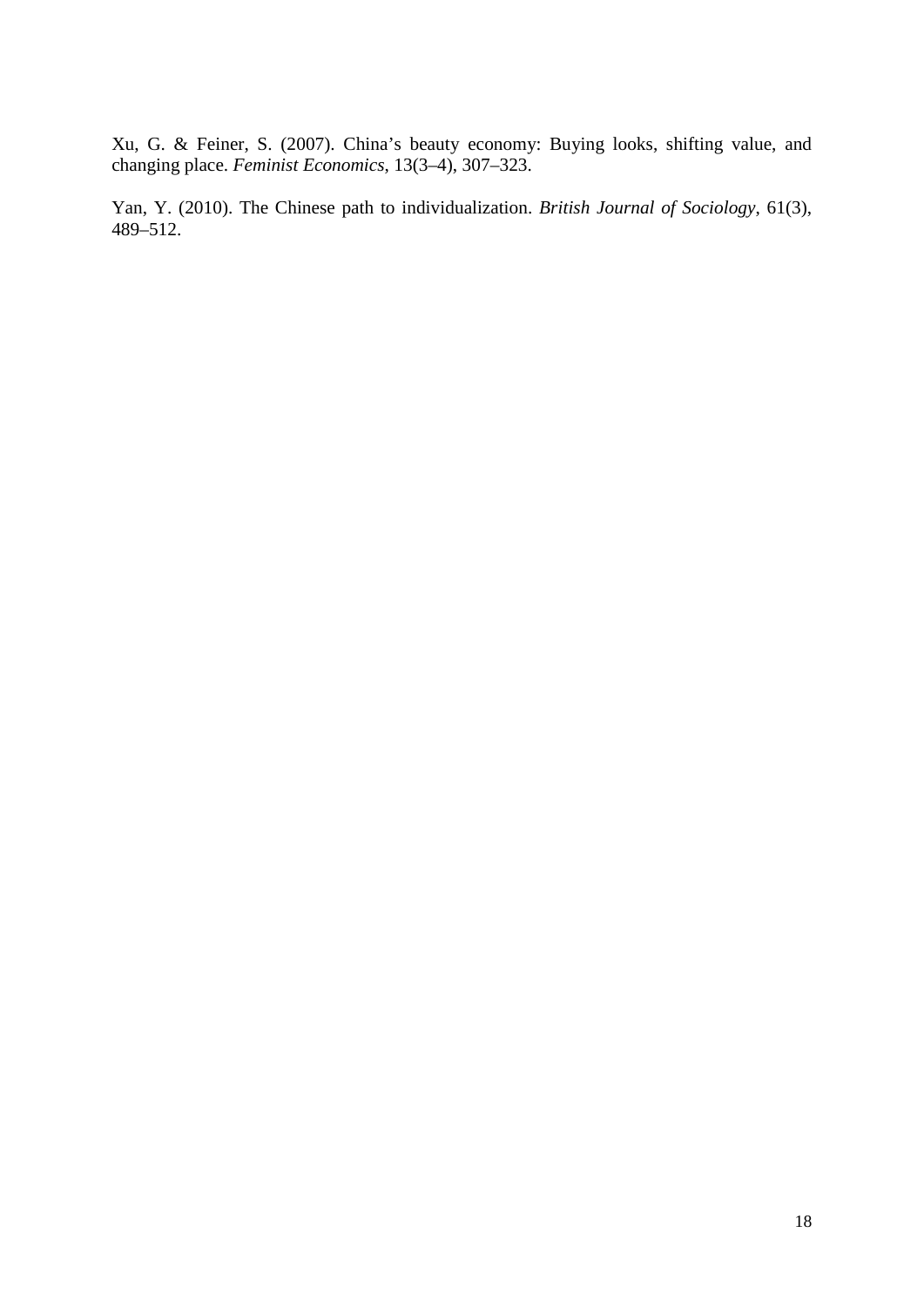|                           | Rural   |         | Migrants |         | Urban    |          |
|---------------------------|---------|---------|----------|---------|----------|----------|
|                           | Male    | Female  | Male     | Female  | Male     | Female   |
| <b>SWB</b>                | 39.024  | 37.784  | 38.829   | 38.017  | 38.542   | 37.975   |
| Height (cm)               | 167.799 | 159.946 | 169.691  | 159.728 | 170.871  | 159.755  |
| Weight (kg)               | 64.035  | 56.597  | 65.313   | 55.155  | 68.720   | 57.366   |
| <b>BMI</b>                | 22.720  | 22.122  | 22.671   | 21.607  | 23.513   | 22.464   |
| Underweight               | 0.025   | 0.070   | 0.034    | 0.103   | 0.016    | 0.056    |
| Healthy weight            | 0.827   | 0.811   | 0.791    | 0.792   | 0.723    | 0.774    |
| Overweight                | 0.140   | 0.115   | 0.166    | 0.097   | 0.250    | 0.158    |
| Obese                     | 0.008   | 0.004   | 0.009    | 0.007   | 0.011    | 0.012    |
| Per capita income         | 5894.00 | 5539.41 | 1412.26  | 1275.04 | 21181.07 | 21070.65 |
| Log per capita income     | 8.360   | 8.356   | 7.094    | 6.979   | 9.710    | 9.722    |
| Age                       | 47.971  | 45.700  | 36.281   | 35.389  | 45.637   | 44.255   |
| Household head            | 0.982   | 0.060   | 0.905    | 0.500   | 0.776    | 0.425    |
| Hukou urban               | 0.060   | 0.059   | 0.012    | 0.011   | 0.954    | 0.946    |
| <b>Years of Education</b> | 7.704   | 6.591   | 8.919    | 8.239   | 11.629   | 10.860   |
| Married                   | 0.984   | 0.985   | 0.838    | 0.892   | 0.978    | 0.945    |
| Zero children             | 0.009   | 0.002   | 0.191    | 0.122   | 0.046    | 0.033    |
| One child                 | 0.293   | 0.311   | 0.480    | 0.556   | 0.848    | 0.854    |
| Two children              | 0.465   | 0.463   | 0.279    | 0.280   | 0.092    | 0.097    |
| Three or more children    | 0.234   | 0.223   | 0.050    | 0.041   | 0.014    | 0.016    |
| Very good health          | 0.254   | 0.211   | 0.418    | 0.353   | 0.173    | 0.148    |
| Good health               | 0.512   | 0.500   | 0.434    | 0.481   | 0.493    | 0.492    |
| Average health            | 0.199   | 0.236   | 0.135    | 0.145   | 0.296    | 0.315    |
| Poor health               | 0.030   | 0.045   | 0.011    | 0.020   | 0.031    | 0.042    |
| Very poor health          | 0.005   | 0.007   | 0.002    | 0.001   | 0.007    | 0.003    |
| Employed                  | 0.385   | 0.215   | 0.974    | 0.824   | 0.827    | 0.579    |
| Disabled                  | 0.047   | 0.050   | 0.023    | 0.023   | 0.036    | 0.025    |
| N                         | 4,942   | 3,706   | 2,482    | 1,448   | 2,043    | 3,117    |

# Table 1: Descriptive Statistics

Notes: Sample are all household heads and spouses of the married household heads in sampled households between the ages of 25 and 60. Income is household per capita income.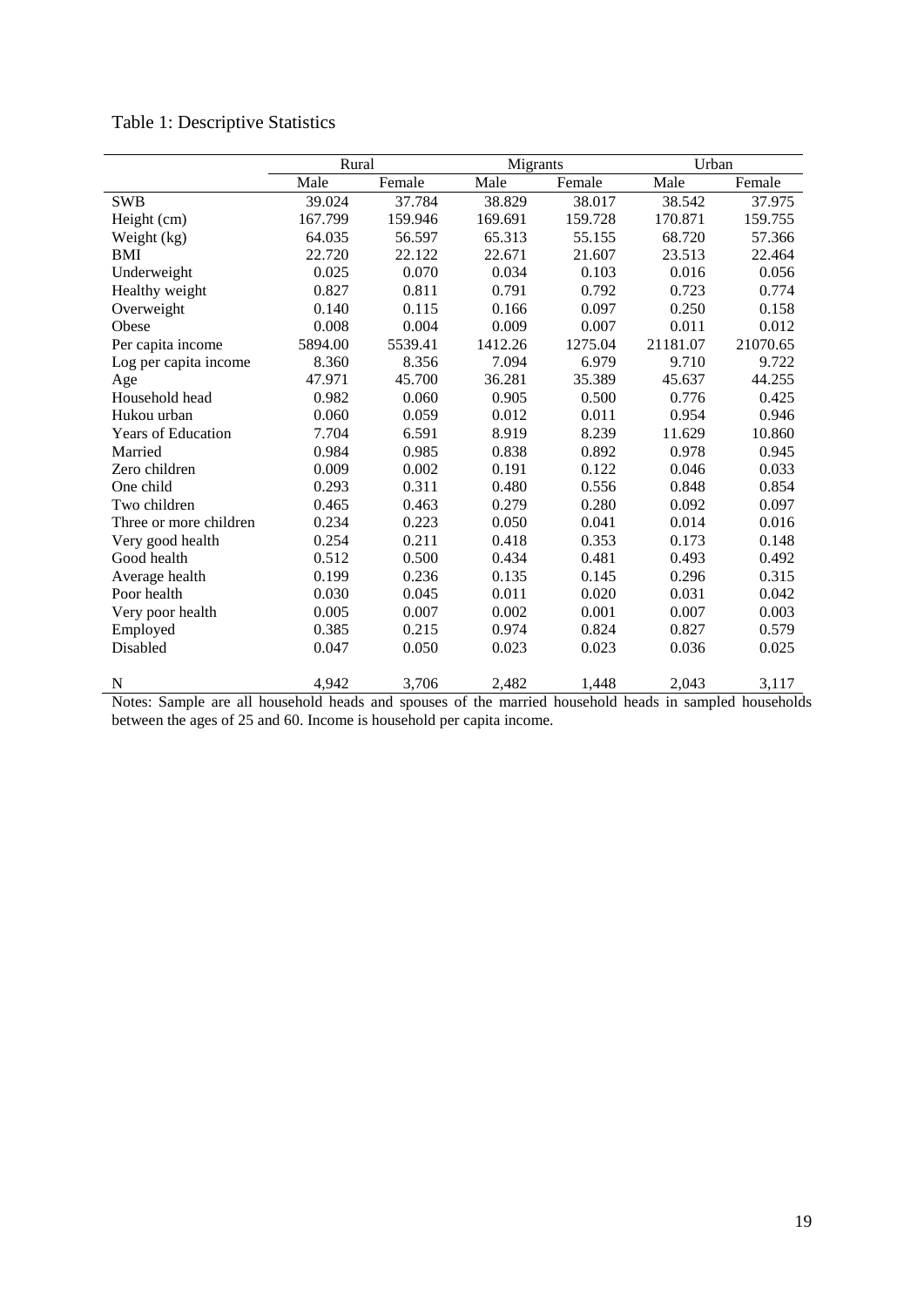|                        | Rural           |              | Migrants    |             | Urban       |             |
|------------------------|-----------------|--------------|-------------|-------------|-------------|-------------|
|                        | Male            | Female       | Male        | Female      | Male        | Female      |
| Height (cm)            | 0.015           | 0.021        | $0.043***$  | 0.034       | 0.018       | 0.004       |
|                        | (0.010)         | (0.013)      | (0.015)     | (0.021)     | (0.017)     | (0.015)     |
| Log per capita income  | 0.061           | 0.030        | $0.477***$  | $0.484***$  | $0.794***$  | $0.854***$  |
|                        | (0.064)         | (0.072)      | (0.139)     | (0.172)     | (0.133)     | (0.120)     |
| Age                    | $-0.106$        | $-0.274***$  | 0.066       | 0.100       | $-0.028$    | $-0.143*$   |
|                        | (0.082)         | (0.089)      | (0.077)     | (0.118)     | (0.096)     | (0.080)     |
| Age squared            | 0.001           | $0.003***$   | $-0.001$    | $-0.001$    | 0.000       | $0.002*$    |
|                        | (0.001)         | (0.001)      | (0.001)     | (0.002)     | (0.001)     | (0.001)     |
| Household head         | 0.394           | 0.174        | 0.286       | 0.155       | $-0.107$    | $0.441***$  |
|                        | (0.400)         | (0.303)      | (0.251)     | (0.221)     | (0.197)     | (0.147)     |
| Hukou urban            | $0.495**$       | $-0.055$     | 0.086       | 0.189       | 0.637       | 0.191       |
|                        | (0.229)         | (0.276)      | (0.662)     | (0.915)     | (0.399)     | (0.309)     |
| Years of Education     | $0.091***$      | $0.102***$   | $0.151***$  | 0.063       | $0.079***$  | $0.049**$   |
|                        | (0.024)         | (0.028)      | (0.032)     | (0.042)     | (0.026)     | (0.025)     |
| Married                | 1.139***        | $2.764***$   | $0.956***$  | 2.097***    | $1.503***$  | $0.906***$  |
|                        | (0.418)         | (0.591)      | (0.308)     | (0.480)     | (0.562)     | (0.309)     |
| Zero children          | $-0.932$        | 2.004        | $-0.144$    | $1.723**$   | 0.718       | $-0.106$    |
|                        | (0.575)         | (1.280)      | (0.472)     | (0.695)     | (0.810)     | (0.685)     |
| One child              | 0.094           | 0.344        | $-0.100$    | 0.137       | 0.948       | $-0.243$    |
|                        | (0.176)         | (0.210)      | (0.359)     | (0.512)     | (0.692)     | (0.550)     |
| Two children           | 0.091           | $0.365**$    | $-0.084$    | 0.038       | 1.447**     | $-0.343$    |
|                        | (0.142)         | (0.173)      | (0.354)     | (0.509)     | (0.726)     | (0.572)     |
| Three or more children | Reference group |              |             |             |             |             |
|                        |                 |              |             |             |             |             |
| Very good health       | Reference group |              |             |             |             |             |
| Good health            | $-1.710***$     | $-2.073***$  | $-1.419***$ | $-1.536***$ | $-1.731***$ | $-1.938***$ |
|                        | (0.130)         | (0.166)      | (0.158)     | (0.216)     | (0.225)     | (0.200)     |
| Average health         | $-2.753***$     | $-3.334***$  | $-2.549***$ | $-2.712***$ | $-3.232***$ | $-3.599***$ |
|                        | (0.164)         | (0.195)      | (0.226)     | (0.301)     | (0.253)     | (0.219)     |
| Poor health            | $-5.282***$     | $-6.269***$  | $-4.708***$ | $-3.352***$ | $-6.698***$ | $-5.990***$ |
|                        | (0.332)         | (0.342)      | (0.677)     | (0.694)     | (0.513)     | (0.387)     |
| Very poor health       | $-10.703***$    | $-10.618***$ | $-6.765***$ | $-9.065***$ | $-9.423***$ | $-6.501***$ |
|                        | (0.757)         | (0.761)      | (1.581)     | (2.573)     | (1.015)     | (1.268)     |
| Employed               | 0.038           | $0.338**$    | $-0.512$    | $-0.602**$  | $0.705***$  | 0.066       |
|                        | (0.120)         | (0.172)      | (0.454)     | (0.283)     | (0.242)     | (0.162)     |
| Disabled               | $-0.754***$     | $-0.820***$  | 0.027       | $-1.302**$  | $-0.667$    | $-0.476$    |
|                        | (0.260)         | (0.302)      | (0.470)     | (0.634)     | (0.447)     | (0.448)     |
| Constant               | 38.985***       | 39.904***    | 26.277***   | 26.701***   | 25.974***   | 33.021***   |
|                        | (2.697)         | (2.951)      | (3.236)     | (4.146)     | (3.897)     | (3.146)     |
|                        |                 |              |             |             |             |             |
| $\mathbf N$            | 4,942           | 3,706        | 2,482       | 1,488       | 2,043       | 3,117       |
| R-Squared              | 0.155           | 0.198        | 0.151       | 0.152       | 0.221       | 0.177       |

Table 2: OLS Results for SWB and Height

Notes: 1. \*\*\* p<0.01, \*\* p<0.05, \* p<0.1

2. Standard errors in parentheses.

3. Also controls for provincial dummies.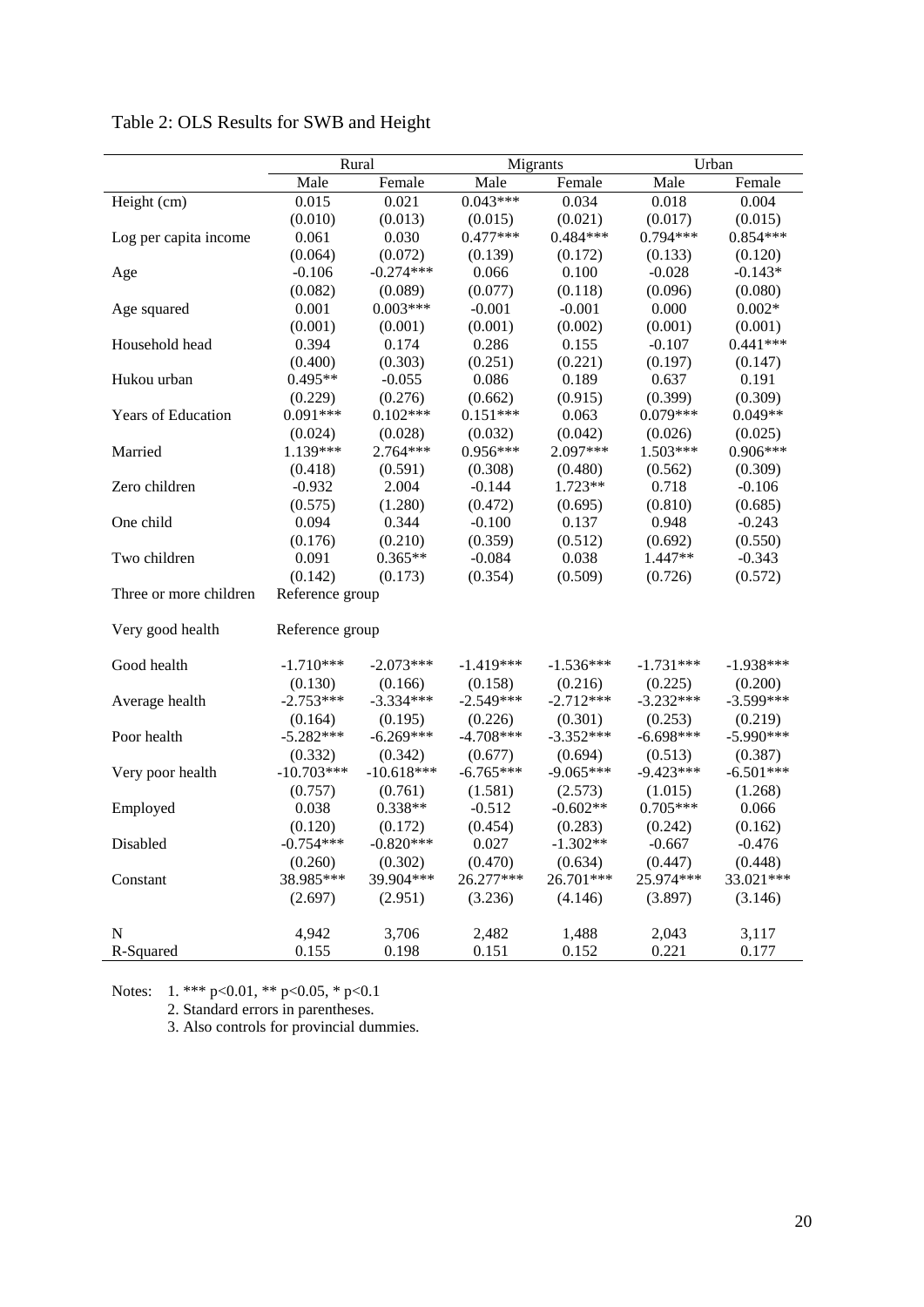|                        | Rural           |              | Migrants    |             | Urban       |             |
|------------------------|-----------------|--------------|-------------|-------------|-------------|-------------|
|                        | Male            | Female       | Male        | Female      | Male        | Female      |
| <b>BMI</b>             | $0.052**$       | 0.035        | 0.005       | 0.010       | $0.093***$  | $0.044*$    |
|                        | (0.023)         | (0.025)      | (0.028)     | (0.037)     | (0.031)     | (0.025)     |
| Log per capita income  | 0.062           | 0.021        | $0.475***$  | $0.505***$  | $0.791***$  | $0.859***$  |
|                        | (0.064)         | (0.072)      | (0.139)     | (0.172)     | (0.133)     | (0.120)     |
| Age                    | $-0.113$        | $-0.278***$  | 0.049       | 0.108       | $-0.038$    | $-0.147*$   |
|                        | (0.082)         | (0.090)      | (0.077)     | (0.118)     | (0.096)     | (0.080)     |
| Age squared            | 0.001           | $0.003***$   | $-0.000$    | $-0.002$    | 0.000       | $0.002*$    |
|                        | (0.001)         | (0.001)      | (0.001)     | (0.002)     | (0.001)     | (0.001)     |
| Household head         | 0.420           | 0.176        | 0.298       | 0.128       | $-0.127$    | $0.442***$  |
|                        | (0.400)         | (0.303)      | (0.251)     | (0.220)     | (0.197)     | (0.147)     |
| Hukou urban            | $0.480**$       | $-0.060$     | 0.096       | 0.148       | 0.626       | 0.195       |
|                        | (0.229)         | (0.276)      | (0.663)     | (0.916)     | (0.398)     | (0.309)     |
| Years of Education     | $0.089***$      | $0.104***$   | $0.158***$  | 0.066       | $0.079***$  | $0.052**$   |
|                        | (0.024)         | (0.028)      | (0.031)     | (0.042)     | (0.026)     | (0.025)     |
| Married                | $1.131***$      | 2.784***     | $0.959***$  | 2.084***    | 1.510***    | $0.883***$  |
|                        | (0.418)         | (0.591)      | (0.309)     | (0.480)     | (0.561)     | (0.309)     |
| Zero children          | $-0.932$        | 2.041        | $-0.193$    | 1.735**     | 0.866       | $-0.066$    |
|                        | (0.575)         | (1.279)      | (0.473)     | (0.697)     | (0.810)     | (0.685)     |
| One child              | 0.089           | 0.344        | $-0.126$    | 0.116       | 1.048       | $-0.192$    |
|                        | (0.176)         | (0.210)      | (0.360)     | (0.513)     | (0.691)     | (0.551)     |
| Two children           | 0.088           | $0.365**$    | $-0.121$    | 0.002       | 1.532**     | $-0.306$    |
|                        | (0.142)         | (0.173)      | (0.354)     | (0.509)     | (0.725)     | (0.572)     |
| Three or more children | Reference group |              |             |             |             |             |
|                        |                 |              |             |             |             |             |
| Very good health       | Reference group |              |             |             |             |             |
|                        |                 |              |             |             |             |             |
| Good health            | $-1.701***$     | $-2.081***$  | $-1.420***$ | $-1.546***$ | $-1.722***$ | $-1.941***$ |
|                        | (0.130)         | (0.166)      | (0.159)     | (0.216)     | (0.225)     | (0.199)     |
| Average health         | $-2.729***$     | $-3.348***$  | $-2.582***$ | $-2.718***$ | $-3.252***$ | $-3.613***$ |
|                        | (0.164)         | (0.195)      | (0.227)     | (0.301)     | (0.252)     | (0.219)     |
| Poor health            | $-5.258***$     | $-6.300***$  | $-4.697***$ | $-3.329***$ | $-6.756***$ | $-5.994***$ |
|                        | (0.332)         | (0.342)      | (0.678)     | (0.695)     | (0.512)     | (0.387)     |
| Very poor health       | $-10.691***$    | $-10.567***$ | $-6.902***$ | $-9.171***$ | $-9.202***$ | $-6.599***$ |
|                        | (0.757)         | (0.762)      | (1.583)     | (2.581)     | (1.015)     | (1.269)     |
| Employed               | 0.023           | $0.334*$     | $-0.450$    | $-0.627**$  | $0.707***$  | 0.070       |
|                        | (0.120)         | (0.172)      | (0.454)     | (0.282)     | (0.241)     | (0.162)     |
| Disabled               | $-0.776***$     | $-0.832***$  | 0.004       | $-1.286**$  | $-0.665$    | $-0.474$    |
|                        | (0.259)         | (0.302)      | (0.471)     | (0.634)     | (0.446)     | (0.447)     |
| Constant               | 40.550***       | 42.601***    | 33.772***   | 31.787***   | 27.118***   | 32.661***   |
|                        | (2.089)         | (2.217)      | (1.978)     | (2.672)     | (2.735)     | (2.234)     |
|                        |                 |              |             |             |             |             |
| N                      | 4,942           | 3,706        | 2,482       | 1,488       | 2,043       | 3,117       |
| R-Squared              | 0.155           | 0.198        | 0.148       | 0.151       | 0.224       | 0.177       |

Table 3: OLS Results for SWB and BMI (Continuous Variable)

Notes: 1. \*\*\* p<0.01, \*\* p<0.05, \* p<0.1

2. Standard errors in parentheses.

3. Also controls for provincial dummies.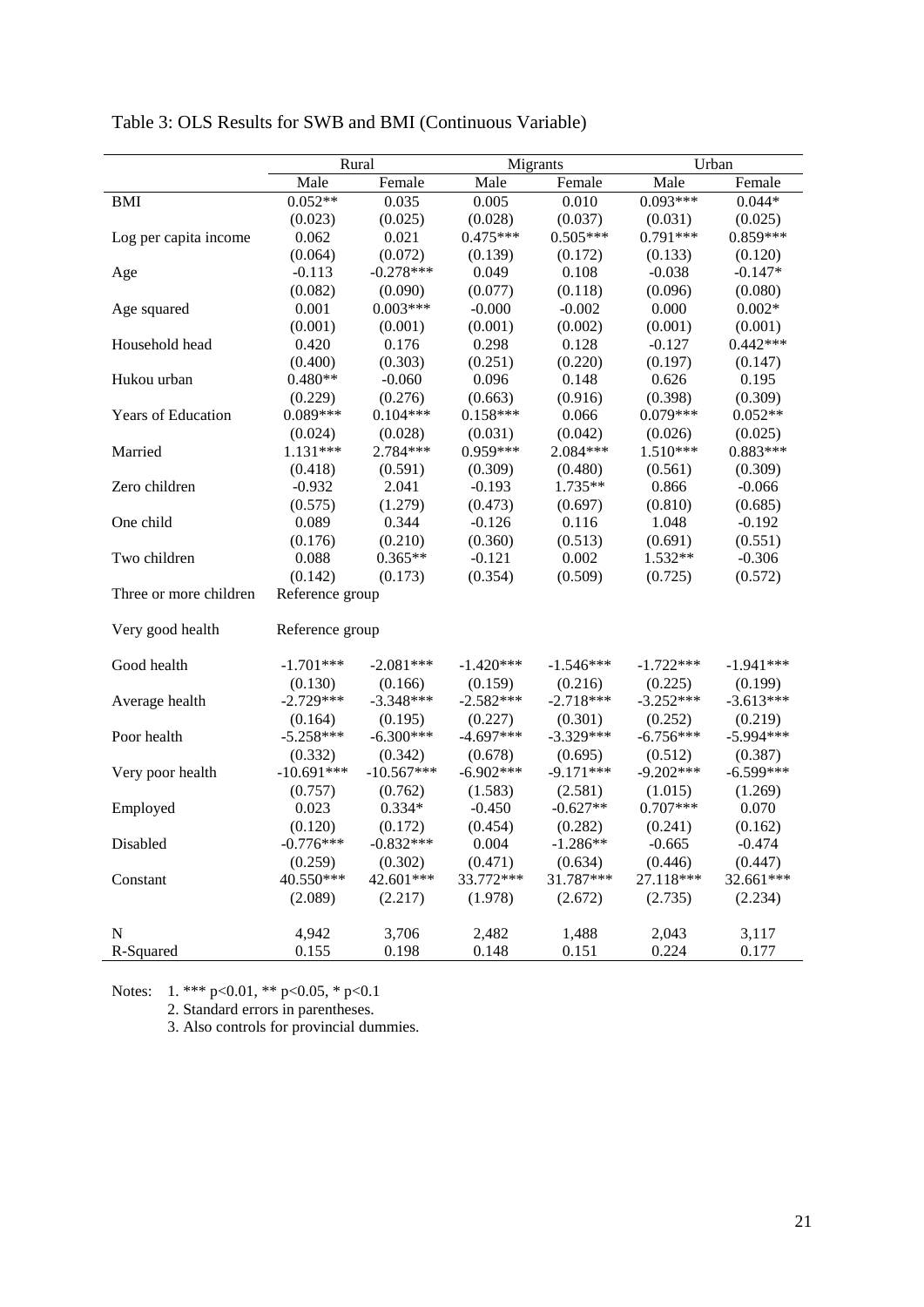|                        | Rural           |              | Migrants    |             | Urban       |             |
|------------------------|-----------------|--------------|-------------|-------------|-------------|-------------|
|                        | Male            | Female       | Male        | Female      | Male        | Female      |
| Underweight            | 0.150           | 0.254        | 0.108       | 0.089       | 0.056       | $-0.211$    |
|                        | (0.336)         | (0.250)      | (0.396)     | (0.317)     | (0.642)     | (0.295)     |
| Healthy weight         | Reference group |              |             |             |             |             |
|                        |                 |              |             |             |             |             |
| Overweight             | 0.216           | 0.045        | $-0.006$    | $-0.218$    | 0.278       | 0.265       |
|                        | (0.154)         | (0.200)      | (0.194)     | (0.326)     | (0.187)     | (0.189)     |
| Obese                  | 0.277           | 1.427        | $-0.718$    | 1.990*      | 0.651       | 0.028       |
|                        | (0.584)         | (0.955)      | (0.758)     | (1.106)     | (0.780)     | (0.633)     |
| Log per capita income  | 0.065           | 0.024        | $0.478***$  | $0.507***$  | $0.798***$  | $0.858***$  |
|                        | (0.064)         | (0.072)      | (0.140)     | (0.172)     | (0.133)     | (0.120)     |
| Age                    | $-0.106$        | $-0.267***$  | 0.051       | 0.118       | $-0.033$    | $-0.145*$   |
|                        | (0.082)         | (0.089)      | (0.077)     | (0.118)     | (0.096)     | (0.080)     |
| Age squared            | 0.001           | $0.003***$   | $-0.000$    | $-0.002$    | 0.000       | $0.002*$    |
|                        | (0.001)         | (0.001)      | (0.001)     | (0.002)     | (0.001)     | (0.001)     |
| Household head         | 0.417           | 0.192        | 0.294       | 0.126       | $-0.114$    | $0.441***$  |
|                        | (0.400)         | (0.303)      | (0.251)     | (0.220)     | (0.197)     | (0.147)     |
| Hukou urban            | $0.487**$       | $-0.072$     | 0.084       | 0.138       | 0.639       | 0.184       |
|                        | (0.230)         | (0.276)      | (0.664)     | (0.917)     | (0.399)     | (0.309)     |
| Years of Education     | $0.090***$      | $0.104***$   | $0.157***$  | 0.064       | $0.081***$  | $0.051**$   |
|                        | (0.024)         | (0.028)      | (0.031)     | (0.042)     | (0.026)     | (0.025)     |
| Married                | $1.150***$      | 2.765***     | 0.965***    | 2.097***    | $1.541***$  | $0.894***$  |
|                        | (0.419)         | (0.591)      | (0.309)     | (0.480)     | (0.564)     | (0.309)     |
| Zero children          | $-0.929$        | 2.098        | $-0.191$    | 1.755**     | 0.794       | $-0.081$    |
|                        | (0.576)         | (1.280)      | (0.474)     | (0.698)     | (0.812)     | (0.686)     |
| One child              | 0.089           | 0.345        | $-0.124$    | 0.139       | 1.002       | $-0.213$    |
|                        | (0.176)         | (0.210)      | (0.360)     | (0.513)     | (0.693)     | (0.553)     |
| Two children           | 0.091           | $0.368**$    | $-0.114$    | 0.031       | 1.502**     | $-0.327$    |
|                        | (0.142)         | (0.173)      | (0.355)     | (0.509)     | (0.727)     | (0.574)     |
| Three or more children | Reference group |              |             |             |             |             |
|                        |                 |              |             |             |             |             |
| Very good health       | Reference group |              |             |             |             |             |
|                        |                 |              |             |             |             |             |
| Good health            | $-1.708***$     | $-2.070***$  | $-1.422***$ | $-1.554***$ | $-1.727***$ | $-1.942***$ |
|                        | (0.130)         | (0.166)      | (0.158)     | (0.216)     | (0.225)     | (0.200)     |
| Average health         | $-2.759***$     | $-3.342***$  | $-2.580***$ | $-2.738***$ | $-3.249***$ | $-3.614***$ |
|                        | (0.164)         | (0.195)      | (0.227)     | (0.301)     | (0.253)     | (0.219)     |
| Poor health            | $-5.293***$     | $-6.303***$  | $-4.715***$ | $-3.342***$ | $-6.752***$ | $-5.993***$ |
|                        | (0.332)         | (0.342)      | (0.679)     | (0.695)     | (0.514)     | (0.387)     |
| Very poor health       | $-10.705***$    | $-10.666***$ | $-6.918***$ | $-8.921***$ | $-9.336***$ | $-6.522***$ |
|                        | (0.758)         | (0.763)      | (1.586)     | (2.589)     | (1.016)     | (1.270)     |
| Employed               | 0.036           | $0.350**$    | $-0.438$    | $-0.630**$  | $0.711***$  | 0.072       |
|                        | (0.120)         | (0.172)      | (0.455)     | (0.282)     | (0.242)     | (0.162)     |
| Disabled               | $-0.779***$     | $-0.838***$  | 0.022       | $-1.262**$  | $-0.671$    | $-0.460$    |
|                        | (0.259)         | (0.302)      | (0.471)     | (0.634)     | (0.448)     | (0.447)     |
| Constant               | 41.519***       | 43.075***    | 33.817***   | 31.835***   | 28.997***   | 33.587***   |
|                        | (2.040)         | (2.179)      | (1.913)     | (2.562)     | (2.667)     | (2.181)     |
|                        |                 |              |             |             |             |             |
| $\mathbf N$            | 4,942           | 3,706        | 2,482       | 1,488       | 2,043       | 3,117       |
| R-Squared              | 0.155           | 0.198        | 0.149       | 0.153       | 0.221       | 0.177       |

Table 4: OLS Results for SWB and BMI (Four Categories)

Notes: 1. \*\*\* p<0.01, \*\* p<0.05, \* p<0.1

2. Standard errors in parentheses.

3. Also controls for provincial dummies.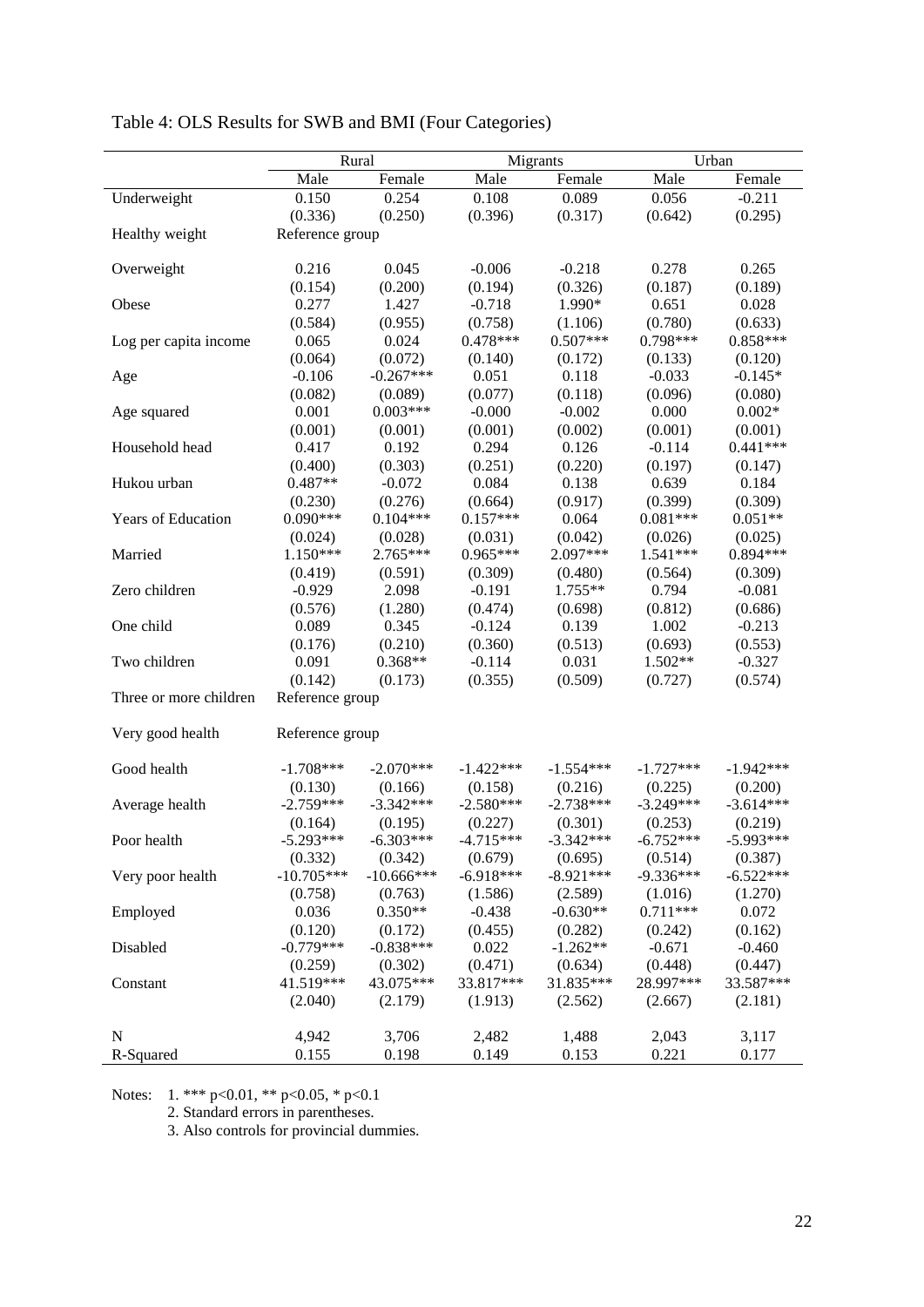



Notes: The model estimated includes the covariates listed in Table 1 and provincial dummies.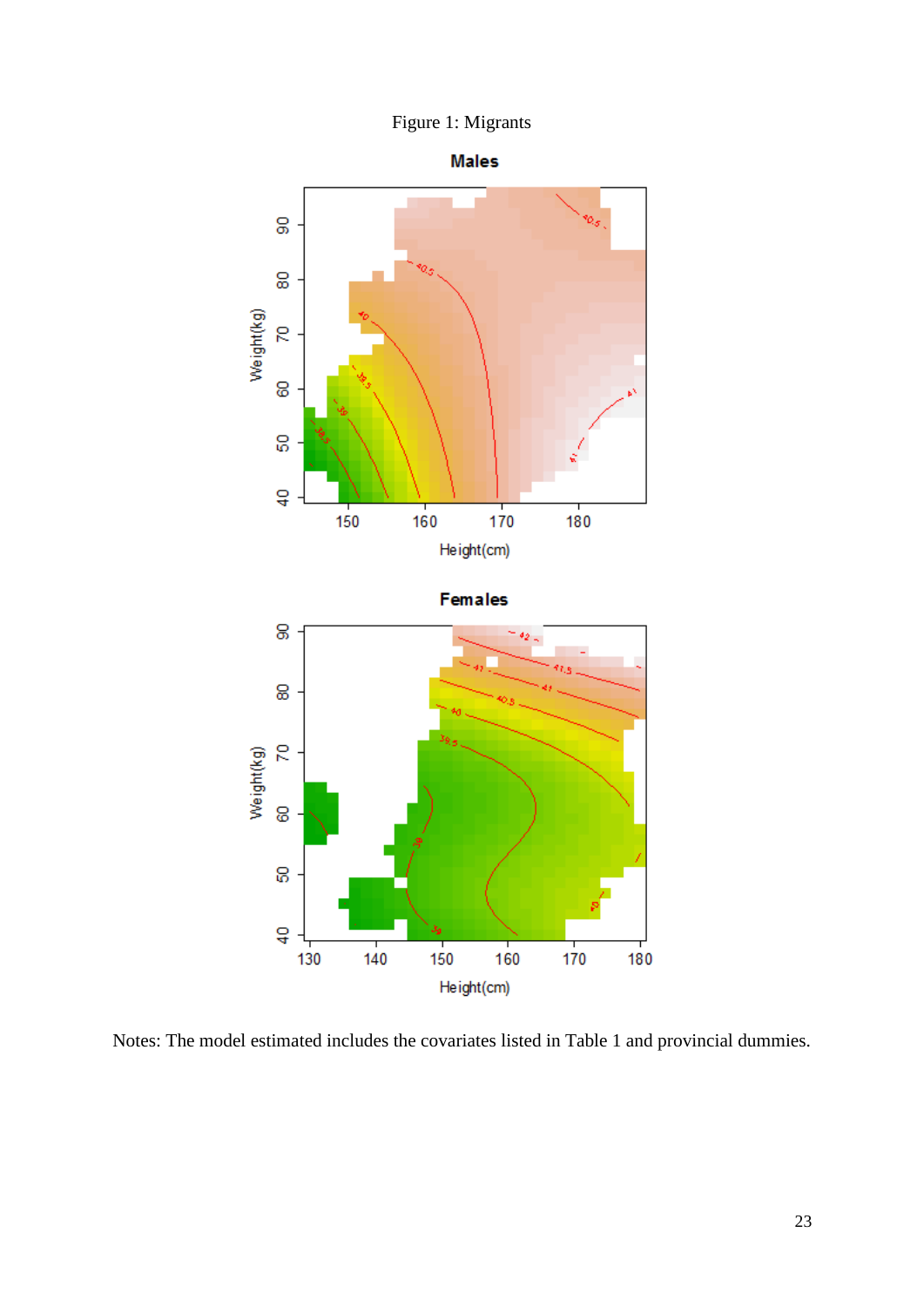



Notes: The model estimated includes the covariates listed in Table 1 and provincial dummies.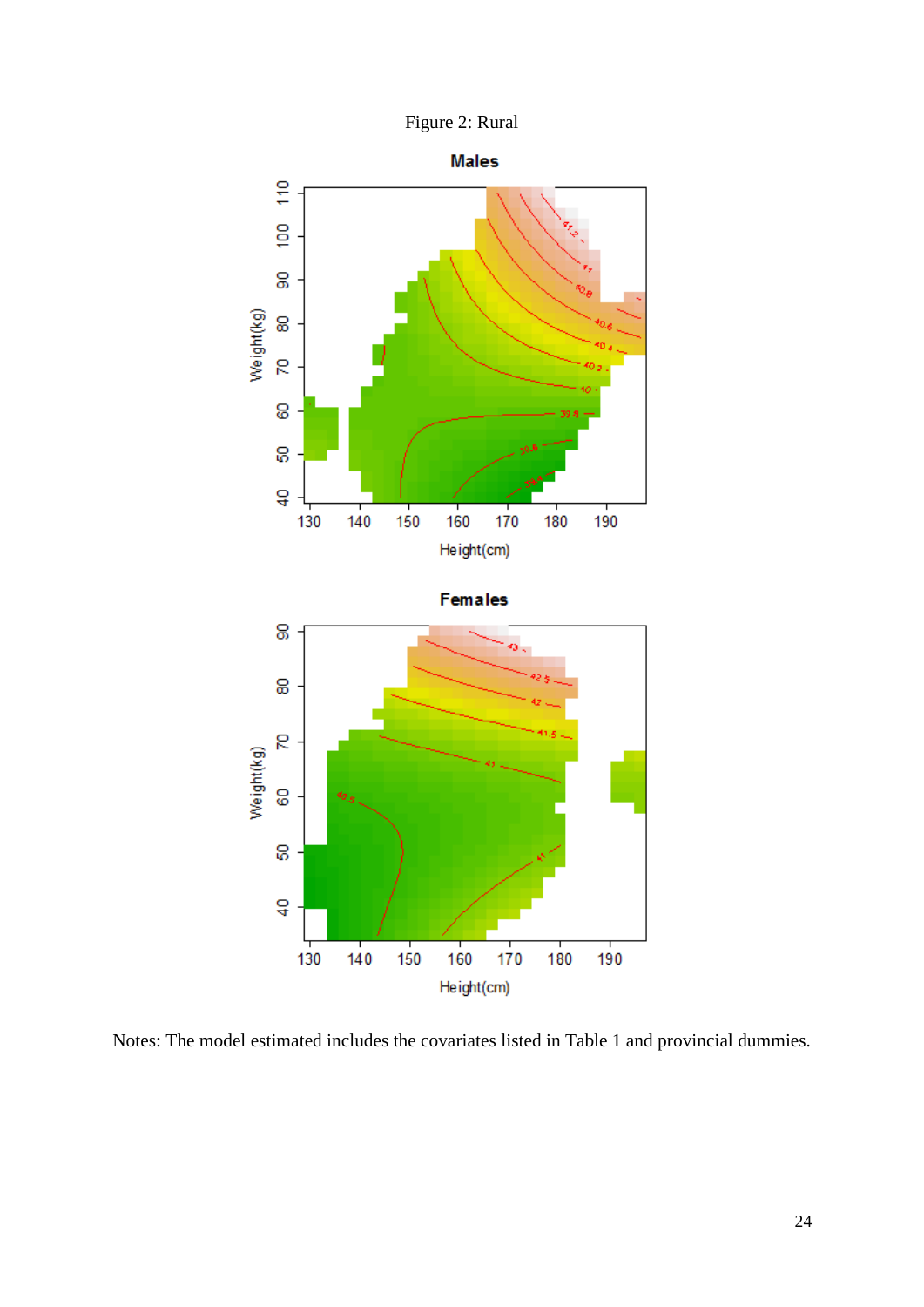



Notes: The model estimated includes the covariates listed in Table 1 and provincial dummies.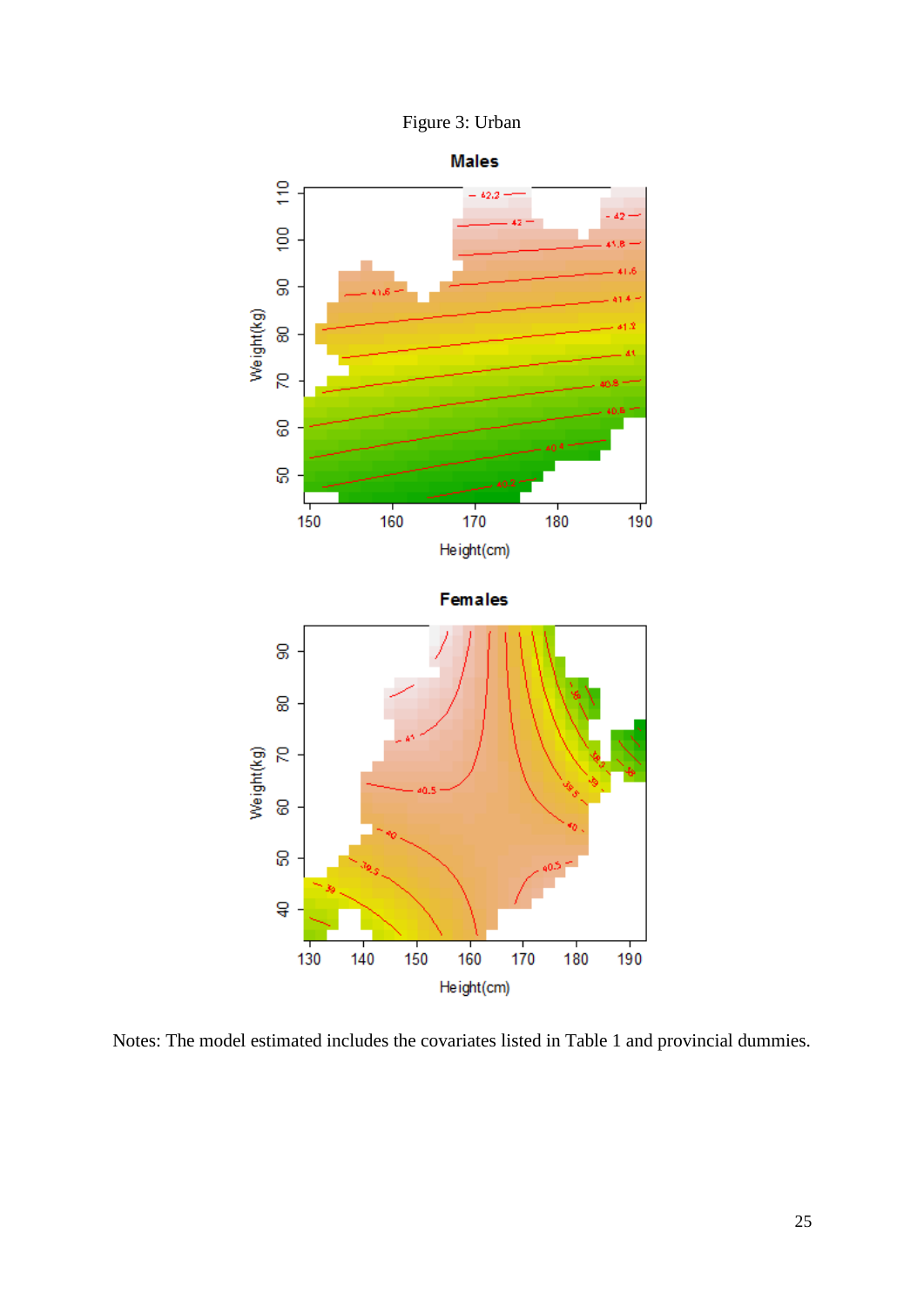### **Appendix**

|                  | Rural           |            | Migrants   |           | Urban      |            |
|------------------|-----------------|------------|------------|-----------|------------|------------|
|                  | Male            | Female     | Male       | Female    | Male       | Female     |
| Height           | $0.046***$      | $0.063***$ | $0.060***$ | $0.046**$ | $0.065***$ | $0.045***$ |
|                  | (0.011)         | (0.013)    | (0.015)    | (0.021)   | (0.018)    | (0.016)    |
| BMI (continuous) | $0.128***$      | 0.042      | $0.048*$   | $-0.045$  | $0.100***$ | $-0.039$   |
|                  | (0.023)         | (0.027)    | (0.028)    | (0.036)   | (0.034)    | (0.026)    |
|                  |                 |            |            |           |            |            |
| Healthy weight   | Reference group |            |            |           |            |            |
| Underweight      | $-0.353$        | 0.210      | $-0.230$   | 0.292     | $-0.259$   | 0.116      |
|                  | (0.354)         | (0.269)    | (0.409)    | (0.324)   | (0.686)    | (0.314)    |
| Overweight       | $0.488***$      | $-0.019$   | 0.197      | $-0.458$  | 0.157      | $-0.083$   |
|                  | (0.160)         | (0.211)    | (0.200)    | (0.319)   | (0.207)    | (0.202)    |
| Obese            | 0.522           | 1.559      | $-1.089$   | 1.121     | 0.637      | $-0.688$   |
|                  | (0.628)         | (0.976)    | (0.793)    | (1.159)   | (0.854)    | (0.688)    |
|                  |                 |            |            |           |            |            |

### Table A.1: Results for SWB, Height and BMI

Notes: 1. \*\*\* p<0.01, \*\* p<0.05, \* p<0.1

2. Standard errors in parentheses.

3. Only controls for provincial dummies.

4. Coefficients in each panel and column are results from different regression models.